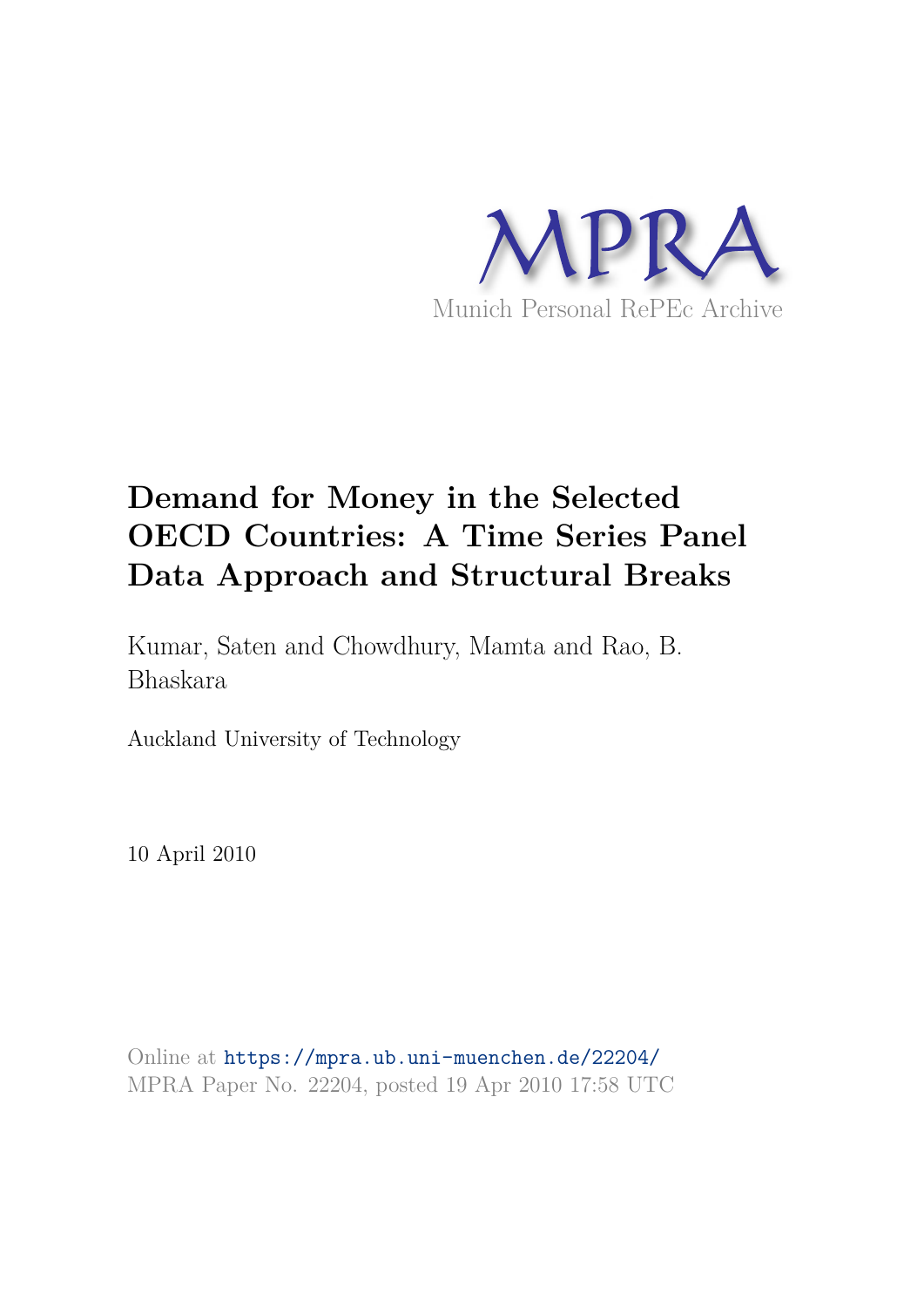# **Demand for Money in the Selected OECD Countries:**

## A Time Series Panel Data Approach and Structural Breaks

Saten Kumar

kumar saten@yahoo.com Auckland University of Technology, Auckland (New Zealand)

Mamta Chowdhury

mamta.chowdhury@uws.edu.au University of Western Sydney, Sydney (Australia)

B. Bhaskara Rao<sup>1</sup>

raob123@bigpond.com University of Western Sydney, Sydney (Australia)

### **Abstract**

Time series panel data estimation methods are used to estimate cointegrating equations for the demand for money (M1) for a panel of 11 OECD countries. The effects of financial reforms are analysed with structural break tests and estimates for alternative sub-samples. Our results in the post-reforms sub-samples show that the income elasticity of the demand for money has decreased and response to interest rate changes has increased

Keywords: Demand for money, Pedroni FMOLS, financial reforms

**JEL: C33, E41** 

 $1$  Corresponding author.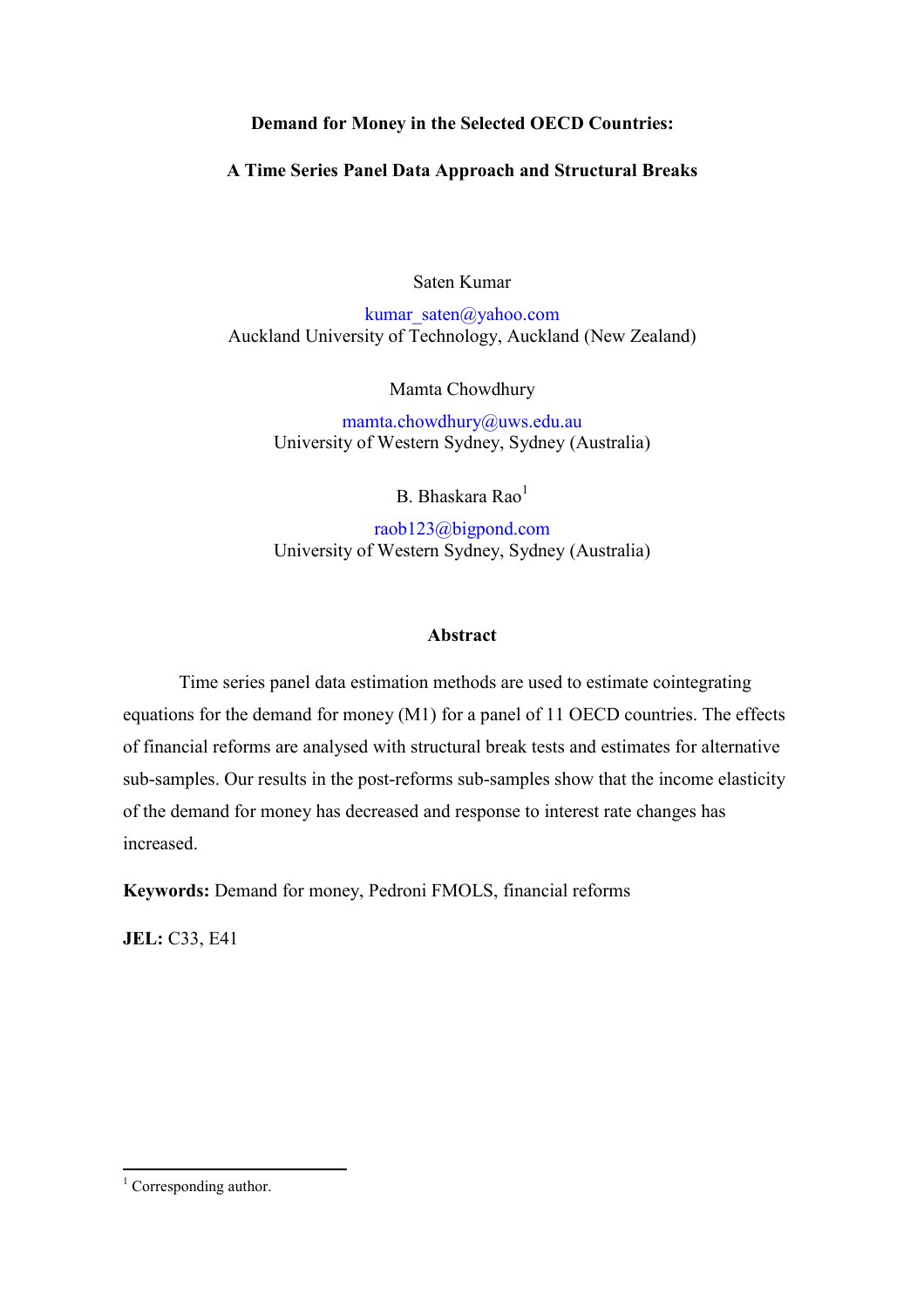#### 1. Introduction

Estimates of the demand for money and its stability have become controversial after 1970s due to the instability caused by financial reforms. Reforms have improved efficiency of the financial markets. A variety of money substitutes for transactions-eg. credit and debit cards and electronic money transfers etc.,—is created. Reforms have enhanced competition and improved international capital mobility. It is now a stylized fact that the demand for various monetary aggregates has become unstable in the advanced countries following the reforms of the 1970s. Furthermore, developments in the estimation methods due to the challenges posed by the time series methods have raised doubts on the validity of the earlier estimates. Consequently, central banks in many advanced countries have switched from using money supply to the rate of interest as their instrument of monetary policy since it is not possible to forecast accurately the target with an unstable and unreliable estimate of the demand for money.<sup>2</sup> This is also consistent with Poole's (1970) analysis. According to him money supply should be targeted when the demand for money is stable and the rate of interest when this relationship is unstable. Use of an incorrect instrument will only accentuate instability.<sup>3</sup>

Although stability of the demand for money in the advanced countries has been investigated by many earlier studies, there do not seem to be many recent studies with the exception of Nielson (2004), Friedman and Kuttner (1992), Ball (2001) and Rao and Kumar (2009a).<sup>4</sup> While Friedman and Kuttner and Ball found that the demand for money

<sup>&</sup>lt;sup>2</sup> However, some studies support the Taylor rule based interest rate targeting; see Orden and Fisher (1993) for Australia, McPhail (1991) and Haug (1999) for Canada, Maki and Kitasaka (2006) and Nagayasu (2003) for Japan, Papadopoulos and Zis (1997) for Greece, Vega (1995; 1998) for Spain, Caporale and Gil-Alana (2005) and Oxley (1983) for UK and Breuer and Lippert (1996) for USA.

<sup>&</sup>lt;sup>3</sup> Following the advanced countries, central banks in many developing countries have also switched to targeting the rate of interest without any credible evidence that their money demand functions have become unstable. This shift has been questioned by Bahmani-Oskooee and Rehman (2005), Sumner (2009), Rao and Kumar (2009b), Bahmani-Oskooee and Gelan (2009) and Yu and Gan (2009). These authors have found no instability in the demand for money functions using alternative estimation methods and data mainly from the Asian countries.

 $4$  Nielson (2004) examined the UK money demand (M2, M3 and M4) for the period 1873-2001 and stability results suggest that the long run demand for money is stable. According to Friedman and Kuttner (1992), the US demand for M1 is cointegrated for the period 1960–1979, but becomes unstable if sample is extended from 1980. Ball's (2001) study for the USA, notes that stability tests did not show breaks in the demand for M1 up to 1987, but becomes unstable when the samples are extended up to 1996.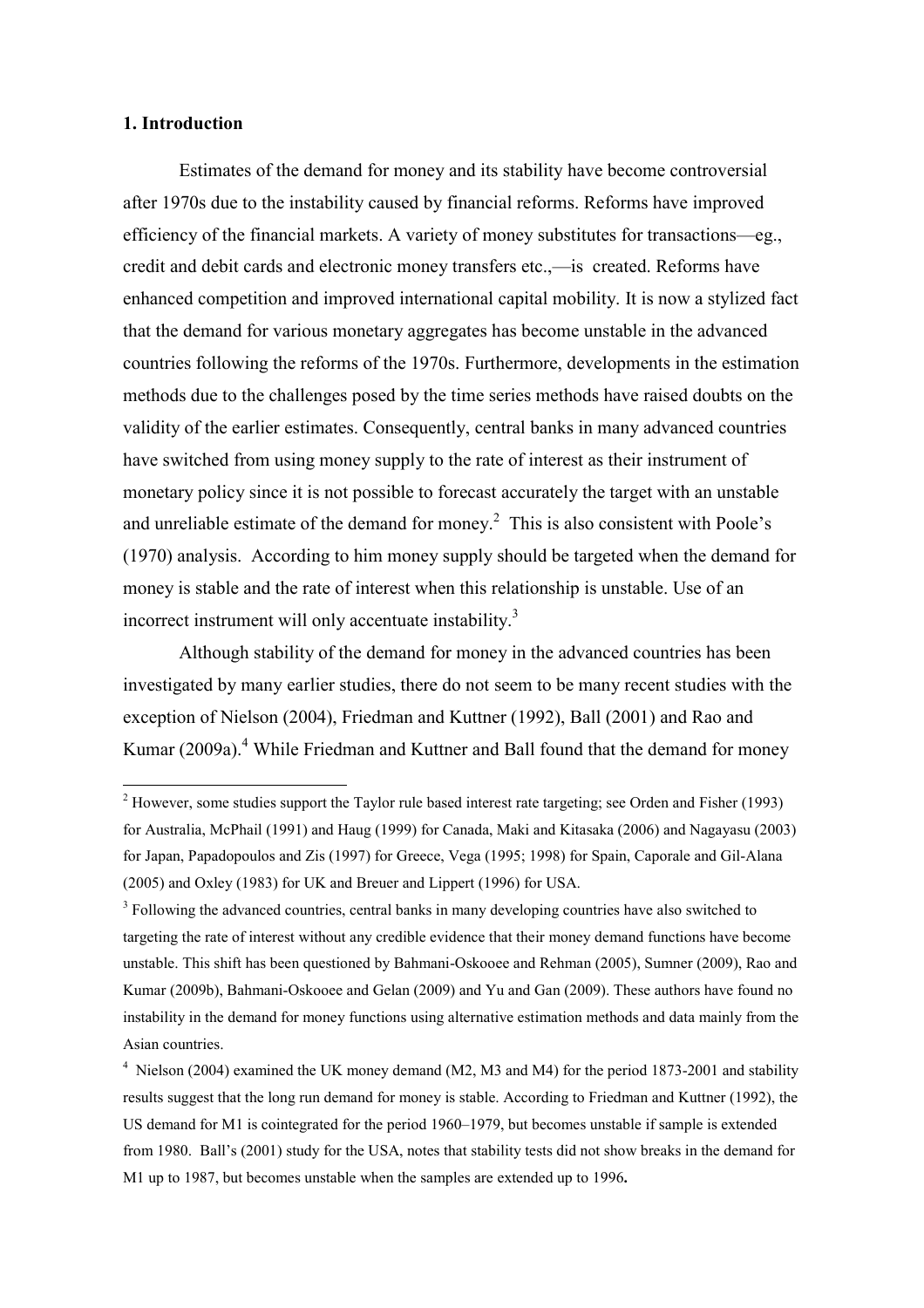is unstable in the post reforms samples, Rao and Kumar found that the US demand for money has now become stable. Nielson found similarly the demand for money in the UK is stable in the post reforms samples. As a plausible reason it may be suggested that the improved stability may be due to the wearing off of the major effects of reforms by now. Given these findings the contribution of this paper is twofold. First, we shall use panel time series methods to estimate the demand for narrow money for 11 advanced OECD countries and second we test the stability of this function with the structural breaks test of Westerlund (2006). Since these OECD countries have implemented a number of financial reforms during much of the 1970s and 1980s, the effectiveness of such reforms may be observed as structural breaks in the cointegrating equations. If financial reforms were effective there should be some enhanced economies of scale and therefore it is expected that the income elasticity should show a decline and the response to changes in the rate of interest should increase. If the demand for money has not become stable by now there should not be well defined cointegrating equations for the whole sample period and the post reforms subsample periods. With these objectives in mind the outline of this paper can be stated as follows. Section 2 briefly reviews a few relevant empirical works. In Section 3 empirical results for panel unit root and cointegration tests and estimates of the cointegrating equations are presented. Test results for structural breaks are in Section 4 and Section 5 concludes.

## 2. Review of Panel Data Studies

Although many recent empirical studies on the demand for money have used country specific data and time series methods, a number of studies have also used panel data and panel estimation methods; Mark and Sul (2003), Valadkhani and Alauddin (2003), Harb (2004), Garcia-Hiernaux and Cerno (2006), Lee and Chang (2006), Fidrmuc (2009), Dreger et al. (2007), Elbadawi and Schmidt-Hebbel (2007), Carrera (2008), Valadkhani (2008), Hamori and Hamori (2008), Hamori (2008), Rao and Kumar (2009b), Rao et al. (2009) and Setzer and Wolff (2009).<sup>5</sup> Essentially these studies, both on the

 $5$  The cross section and time series studies are well surveyed earlier by Sriram (1999 and 2001). Recently, Duca and VanHoose (2004) provided a useful survey of the theoretical and empirical literature on the demand for money.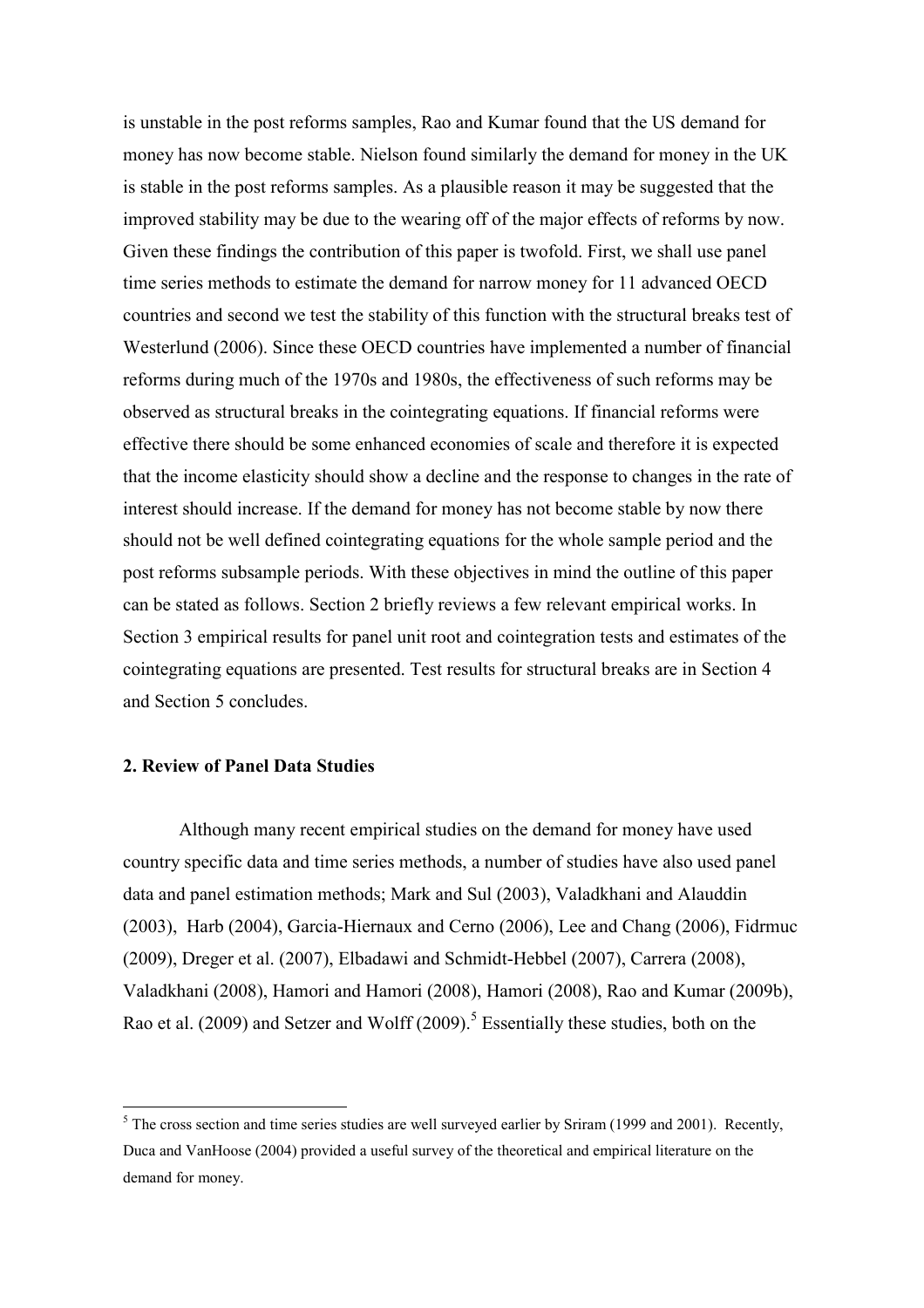developed and developing countries, have estimated one or another of the following specifications for the demand for money.

$$
\ln M_{ii} = \alpha_{1i} + \alpha_{2i} \ln Y_{it} + \alpha_{3i} r_{it} + \varepsilon_{it}
$$
\n(1)

$$
\ln M_{ii} = \alpha_{1i} + \alpha_{2i} \ln Y_{it} + \alpha_{3i} r_{it} + \alpha_{4i} \ln E_{it} + \varepsilon_{it}
$$
\n(2)

$$
\ln M_{it} = \alpha_{1i} + \alpha_{2i} \ln Y_{it} + \alpha_{3i} r_{it} + \alpha_{4i} \ln E_{it} + \alpha_{5i} \pi_{it} + \varepsilon_{it}
$$
\n(3)

where  $M$  is real money stock,  $Y$  is real income,  $r$  is nominal rate of interest,  $E$  is real effective exchange rate,  $\pi$  is inflation rate, i and t are country and time subscripts and  $\varepsilon_{ii}$   $N(0,\sigma)$  for all *i* and *t*.

Table 1 below summarises the estimated income elasticities and their main findings of some of these empirical works. While the majority of these panel data studies found that the income elasticity is near unity, estimates by Garcia-Hiernaux and Cerno  $(2006)$  are low at about 0.2 and that by Dreger et al.  $(2007)$  is high exceeding 1.7. We shall treat these two studies as exceptional to the findings of the majority of the panel data studies. As stated before, it is to be expected that in the post reforms samples the income elasticity for the OECD countries is expected to be lower because of the improvements in the efficiency of the financial markets.

Before we present our estimates and examine the stability of the demand for money it would be useful to briefly state a few details of the works in Table 1. The samples of Mark and Sul (2003), Dreger et al. (2007), Hamori and Hamori (2008), Fidrmuc (2009) and Setzer and Wolff (2009) are for varying number of the OECD countries. Mark and Sul (2003) have applied panel DOLS method to estimate the demand for M1 using a panel of 19 OECD countries from 1957 to 1996. When a time trend was included, the estimated panel income elasticity was 1.08 with an interest rate semielasticity of -0.02. Fidrmuc (2009) have used Pedroni's panel FMOLS and Kao's (1999) panel DOLS techniques to examine M2 demand for six Central and Eastern European countries (CEEC) viz., Czech Republic, Hungary, Poland, Romania, Slovakia, and Slovenia over the period 1994-2003. They found that money demand depends significantly on the Euro area interest rates and the exchange rate against the Euro. Dreger et al.  $(2007)$  have used quarterly data for the period 1995 $(O1)$ -2004 $(O2)$  and three panel cointegration techniques (Pedroni, 2000; Mark and Sul, 2003 and Breitung, 2006) to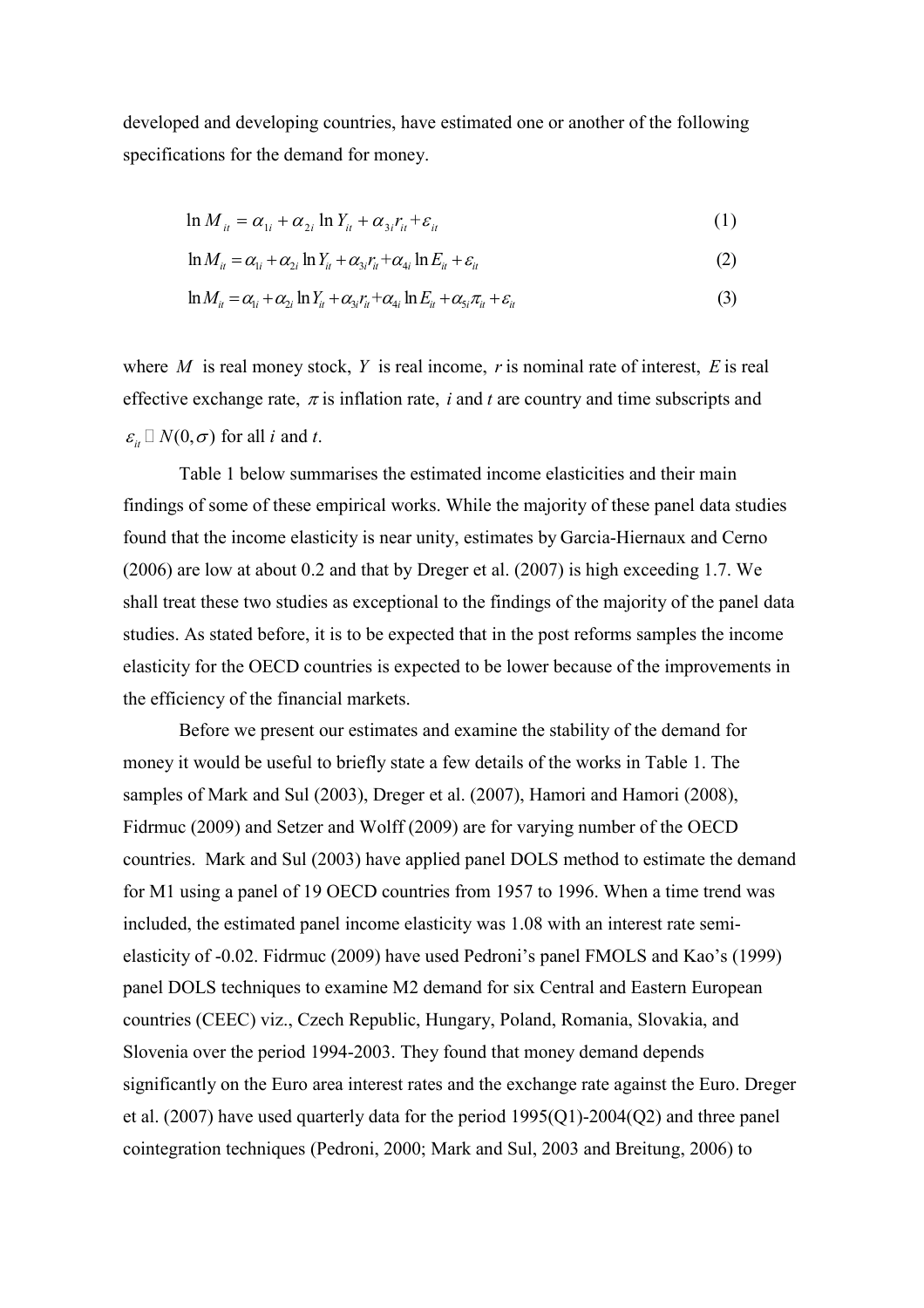| Table 1<br>Panel Data Studies on Money Demand and their Findings |                                  |                                                   |                                                |                                                                    |                                                                            |                                                                                                                            |  |  |
|------------------------------------------------------------------|----------------------------------|---------------------------------------------------|------------------------------------------------|--------------------------------------------------------------------|----------------------------------------------------------------------------|----------------------------------------------------------------------------------------------------------------------------|--|--|
| <b>Author</b>                                                    | Period;<br>Monetary<br>Aggregate | Country                                           | Specification;<br><b>Methodology</b>           | Panel<br><b>Income</b><br><b>Elasticity</b>                        | Panel<br><b>Interest Rate</b><br><b>Elasticity</b>                         | <b>Main Findings</b>                                                                                                       |  |  |
| Garcia-Hiernaux<br>and Cerno (2006)                              | 1988-1998;<br>M <sub>0</sub>     | 27<br>developed<br>and<br>developing<br>countries | Eq 1; GMM                                      | 0.180<br>$(6.80)*$<br>0.200<br>$(2.00)*$                           | $-0.004$<br>$(2.90)*$<br>$-0.005$<br>$(1.70)$ **                           | The income<br>elasticity is in<br>contrast to Cagan's<br>$(1956)$ findings.                                                |  |  |
| Dreger et al.<br>(2007)                                          | $1995(q1)$ -<br>2004(q2);<br>M2  | <b>10 EU</b><br>Countries                         | Eq 2; Pedroni<br>Mark & Sul<br><b>Breitung</b> | 1.730<br>$(21.63)*$<br>1.940<br>$(14.92)*$<br>1.780<br>$(17.80)$ * | $-0.090$<br>$(4.50)*$<br>$-0.070$<br>$(2.33)*$<br>$-0.060$<br>$(3.00)*$    | Introduction of<br>Euro in new EU<br>member states may<br>have created<br>instability in the<br>Euro area money<br>demand. |  |  |
| Mark and Sul<br>(2003)                                           | 1957-1996:<br>M1                 | 19 OECD<br>Countries                              | Eq 1; DOLS                                     | 1.079<br>$(4.09)*$                                                 | $-0.022$<br>$(3.67)^*$                                                     | Without time<br>trend, income<br>elasticity is 0.860.                                                                      |  |  |
| Harb (2004)                                                      | 1979-2000;<br>M1 & M2            | $6$ GCC<br>Countries                              | Eq 2; Pedroni                                  | 0.780<br>$(11.48)$ *<br>0.420<br>$(5.52)^*$                        | $-0.050$<br>$(2.36)^*$<br>0.010<br>(0.33)                                  | Real M1yields<br>more robust<br>relation than real<br>M2.                                                                  |  |  |
| Carrera (2008)                                                   | 1948-2003;<br>M1                 | 15 Latin<br>American<br>Countries                 | Eq 1; Pedroni                                  | 0.940<br>$(50.20)*$                                                | $-0.008$<br>$(11.43)^*$                                                    | The country<br>specific income<br>elasticity is around<br>unity in many<br>Latin American<br>countries.                    |  |  |
| Valadkhani and<br>Alauddin (2003)                                | 1979-1999;<br>M <sub>2</sub>     | 8 Asian<br>Countries                              | $Eq$ 3; SUR                                    | n/a                                                                | n/a                                                                        | The country<br>specific income<br>elasticities range<br>between $0.3$ to 1.4.                                              |  |  |
| Rao and Kumar<br>(2009b)                                         | 1970-2005;<br>M1                 | 14 Asian<br>Countries                             | Eq 1; Pedroni<br>Mark & Sul<br>Breitung        | 1.140<br>$(20.84)$ *<br>0.990<br>$(32.00)*$<br>0.960<br>$(60.19)*$ | $-0.020$<br>$(5.60)$ *<br>$-0.010$<br>$(2.75)^*$<br>$-0.010$<br>$(5.24)^*$ | Demand for M1 is<br>stable in these<br>countries.                                                                          |  |  |
| Rao et al. (2009)                                                | 1970-2007;<br>M1                 | 11 Asian<br>Countries                             | Eq 3; SGMM                                     | 1.190<br>$[0.00]*$<br>1.160<br>$[0.00]*$                           | $-0.543$<br>$[0.00]*$<br>$-0.512$<br>$[0.00]$ *                            | There exists well<br>defined<br>M1demand with<br>no structural<br>breaks.                                                  |  |  |
| Setzer and Wolff<br>(2009)                                       | $2003(q1)$ -<br>2008(q3);<br>M3  | Euro Area                                         | Eq 1; DOLS                                     | 1.670<br>$(5.90)*$                                                 | $-0.090$<br>$(3.12)^*$                                                     | Strong money<br>growth has not<br>altered demand for<br>M3.                                                                |  |  |
| Hamori (2008)                                                    | 1980-2005<br>M1 & M2             | 35 Sub-<br>Saharan<br>African<br>countries        | Eq 1; Pedroni                                  | 0.86<br>$(32.79)*$<br>1.00<br>$(40.37)*$                           | $-0.020$<br>$(6.63)*$<br>$-0.010$<br>$(2.76)^*$                            | Money supply is a<br>reliable monetary<br>policy instrument.                                                               |  |  |

Notes: t-statistics are in the parenthesis and \* denotes significance at 5% level. In Rao et al. (2009) p-values are in the square brackets. Valadkhani and Alauddin (2003) did not report income elasticity. DOLS, GMM, SGMM, SUR mean, respectively, Dynamic Ordinary Least Squares, Generalized Method of Moments, Systems Generalized Method of Moments and Seemingly Unrelated Regressions. In all cases, semi-interest rate elasticity is provided, except Rao et al.  $(2009).$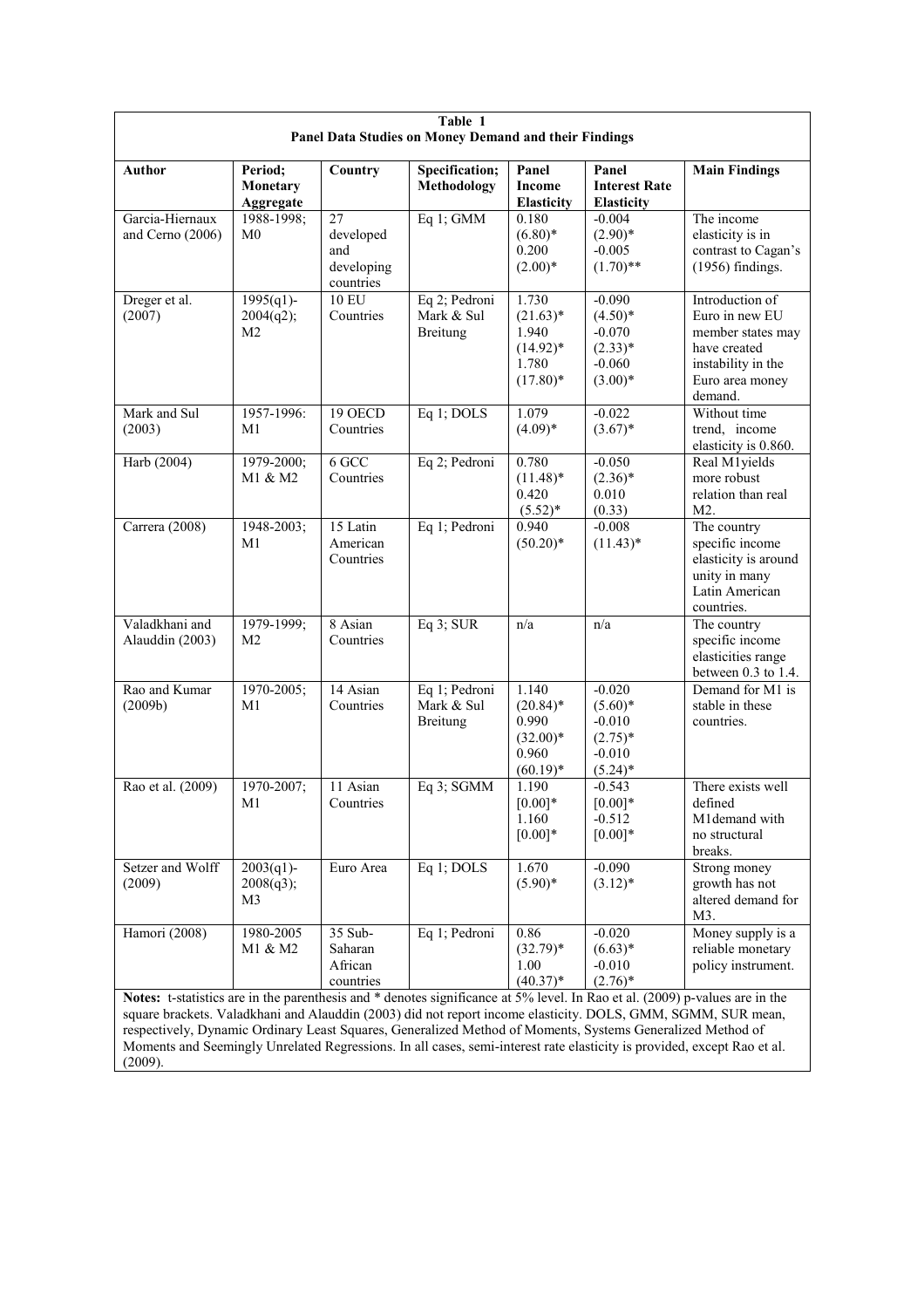estimate broad money (M3) demand for ten EU countries.<sup>6</sup> The estimate of the panel income elasticity was between 1.73 and 1.94, while the interest rate elasticity is negative and significant. Dreger et al. argued that sudden introduction of the Euro in all new EU member states may have introduced problems for the stability of the Euro area money demand function. Hamori and Hamori (2008) have estimated the money demand (M1, M2 and M3) using the Pedroni *FMOLS* method and data from January 1999 through March 2006, covering the 11 EU countries.<sup>7</sup> They find that there is a long run relationship between monetary aggregates and its determinants. Setzer and Wolff (2009) have estimated demand for M3 for Euro area using the panel DOLS technique. They found that the income elasticity for M3 was around 1.67 for the sample 2003 to 2008, while for the sample starting from 2001, this was 1.20. Their findings imply that income elasticity has increased which is contrary to expectation because financial reforms will allow improved scale economies thereby reducing the income elasticity.

Utilizing the panel data techniques (Pedroni, 2004; Mark and Sul, 2003 and Breitung, 2006), Rao and Kumar (2009b) have estimated the demand for MI for a panel of 14 Asian countries for the period 1970-2005. In all cases, the panel income elasticities were around unity. Their results showed that there is a well defined demand for M1 in these countries. Similar conclusions are made by Rao et al. (2009) for 11 Asian countries using panel SGMM technique and data from 1970-2007.

Combining observations across Latin-American countries for the period 1948-2003, Carrera (2008) has found, with the Pedroni panel FMOLS method, that the income elasticity is 0.94 and the semi-interest elasticity as -0.008. Hamori (2008) has used data over 1980-2005 and the Pedroni panel FMOLS method to estimate the demand for M1 and M2 for 35 Sub-Saharan African countries. The income elasticities are found to be 0.9 and 1 for M1 and M2, respectively. The semi-interest rate elasticity is also significant with expected negative sign.

However, in all these studies there are no formal tests for structural breaks in the relationship, except in Rao et al., (2009) where they have used Mancini-Griffoli and Pauwels (2006) test for structural breaks for the estimates with SGMM. Given that a number of major financial reforms were implemented by many OECD countries to

<sup>&</sup>lt;sup>6</sup> These EU countries are Cyprus, Czech Republic, Estonia, Hungary, Latvia, Lithunia, Malta, Poland, Slovak Republic and Slovenia.

 $^7$  These countries are Austria, Belgium, Finland, France, Germany, Ireland, Italy, Luxembourg, Netherlands, Portugal, and Spain.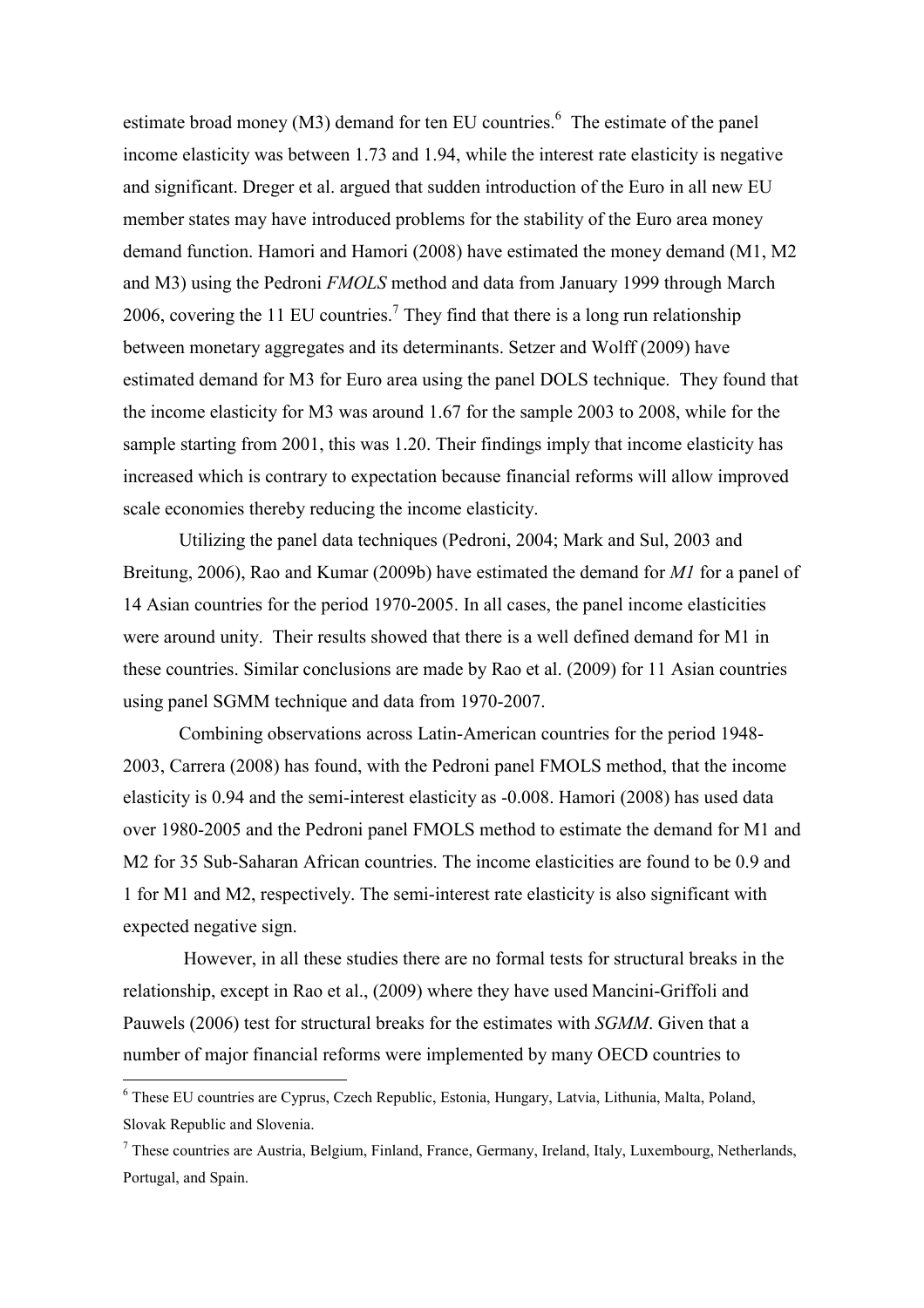enhance the efficiency of the financial sector, it is likely that structural changes might have taken place in the demand for money. In this paper we shall examine this aspect of the demand for money with a test procedure for structural breaks in the time series panel data estimates of Westerlund (2006).

#### 3. Unit roots and Cointegration

We shall use quarterly data for 11 OECD countries for the period 1975Q1-2008Q4. These countries are Australia, Canada, Japan, Korea, Italy, Mexico, Norway, Spain, Sweden, Switzerland and USA. These countries and the data period are selected because there are no gaps in the data on the variables and therefore our data set is balanced.<sup>8</sup> Definitions of the variables and sources of data are in the appendix. The dependent variable is the real narrow money M1.

We first tested for the order of the variables viz.,  $\ln M$ ,  $\ln Y$ , r,  $\ln E$  and  $\pi$  using the panel unit root tests of Levin, Lin and Chu (2002, LLC), Breitung (2000), Im, Pesaran and Shin (2003, IPS), ADF Fisher  $\chi^2$  (ADF), PP Fisher  $\chi^2$  (PP), and Hadri (2000). The panel unit root test results are in Table 2. These tests gave fairly unambiguous results for  $\ln M$  and  $\ln E$ . The LLC, IPS, ADF, PP and Breitung tests in which the null is that the variable is non-stationary is not rejected at the 5% level. In the Hadri test with the null that the variable is stationary is also rejected for these 2 variables at the 5% level. For  $\ln Y$  and  $r$ , all the tests show that they are non-stationary variables at the 5% level, except in the LLC test at the 1% level. For  $\pi$  all the tests show that it is stationary, except the Hadri test. With the exception of the Hadri test, all other tests show that the first differences of all the variables are stationary. Therefore, it is reasonable to infer that these variables are  $I(1)$  in levels, except  $\pi$ . Since the Hadri test provides support that  $\pi$  is non-stationary, we proceed to test and estimate the cointegrating vectors for the specifications in equations (1) and  $(3)$ .

The results for cointegration tests for equations  $(1)$  and  $(3)$  are in Table 3. The majority of the reported 7 tests show that there is cointegration between the variables

 $8$  The IFS and the World Bank database did not publish data on  $MI$  after 1998 for some major OECD countries (for example France, Germany, Greece, Ireland, Netherlands and the UK) and this has constrained our selection of countries. Furthermore, for compatibility we have used the IFS and World Bank sources for data.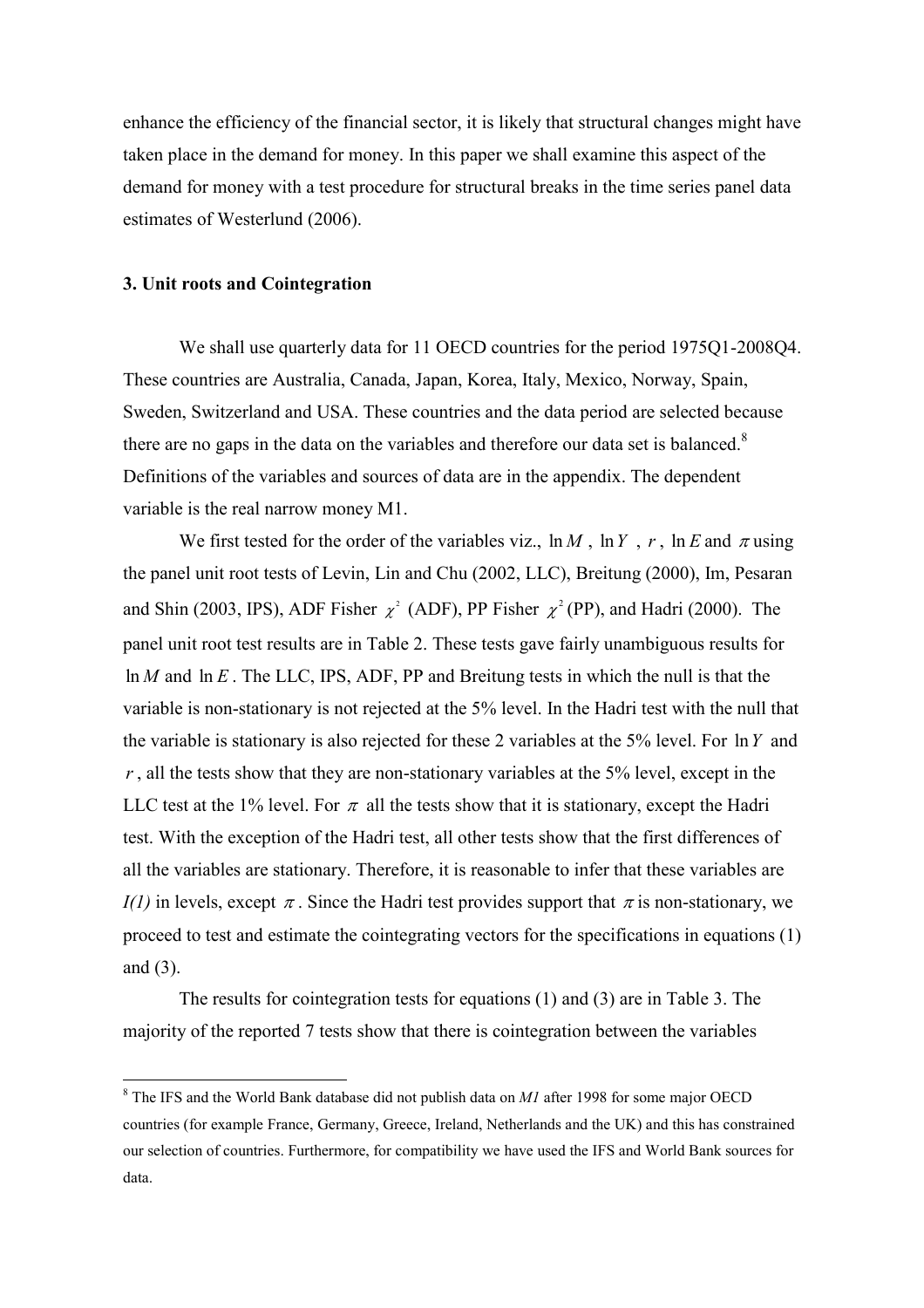| Table 2<br>Panel Unit Root Tests 1975Q1-2008Q4                                                              |            |                 |            |              |            |            |  |  |  |
|-------------------------------------------------------------------------------------------------------------|------------|-----------------|------------|--------------|------------|------------|--|--|--|
| Series                                                                                                      | <b>LLC</b> | <b>Breitung</b> | <b>IPS</b> | ADF          | PP         | Hadri      |  |  |  |
| ln M                                                                                                        | 0.375      | 0.488           | 1.672      | 9.247        | 8.253      | 8.781      |  |  |  |
|                                                                                                             | (0.646)    | (0.687)         | (0.953)    | (0.980)      | (0.990)    | $(0.000)*$ |  |  |  |
| ln Y                                                                                                        | $-2.379$   | 3.320           | $-0.579$   | 29.536       | 19.745     | 10.371     |  |  |  |
|                                                                                                             | $(0.009)*$ | (0.999)         | (0.281)    | $(0.078)$ ** | (0.474)    | $(0.000)*$ |  |  |  |
| $\mathbf{r}$                                                                                                | $-2.556$   | $-0.414$        | $-0.187$   | 24.500       | 10.552     | 10.303     |  |  |  |
|                                                                                                             | $(0.005)*$ | (0.340)         | (0.426)    | (0.221)      | (0.957)    | $(0.000)*$ |  |  |  |
| ln E                                                                                                        | 2.408      | 2.404           | 3.664      | 9.780        | 6.945      | 8.281      |  |  |  |
|                                                                                                             | (0.992)    | (0.992)         | (1.000)    | (0.972)      | (0.997)    | $(0.000)*$ |  |  |  |
| $\pi$                                                                                                       | $-4.843$   | $-4.092$        | $-5.055$   | 62.395       | 50.775     | 6.584      |  |  |  |
|                                                                                                             | $(0.000)*$ | $(0.000)*$      | $(0.000)*$ | $(0.000)*$   | $(0.000)*$ | $(0.000)*$ |  |  |  |
| $\Delta$ ln M                                                                                               | $-17.190$  | $-8.061$        | $-14.704$  | 195.964      | 192.819    | 2.800      |  |  |  |
|                                                                                                             | $(0.000)*$ | $(0.000)*$      | $(0.000)*$ | $(0.000)*$   | $(0.000)*$ | $(0.003)*$ |  |  |  |
| $\Delta$ ln Y                                                                                               | $-14.720$  | $-7.439$        | $-13.649$  | 178.701      | 183.202    | 3.390      |  |  |  |
|                                                                                                             | $(0.000)*$ | $(0.000)*$      | $(0.000)*$ | $(0.000)*$   | $(0.000)*$ | $(0.000)*$ |  |  |  |
| $\Delta r$                                                                                                  | $-18.003$  | $-12.419$       | $-15.339$  | 206.323      | 296.527    | 4.126      |  |  |  |
|                                                                                                             | $(0.000)*$ | $(0.000)*$      | $(0.000)*$ | $(0.000)*$   | $(0.000)*$ | $(0.000)*$ |  |  |  |
| $\Delta \ln E$                                                                                              | $-9.037$   | $-1.324$        | $-8.133$   | 104.134      | 98.690     | 5.041      |  |  |  |
|                                                                                                             | $(0.000)*$ | $(0.093)$ **    | $(0.000)*$ | $(0.000)*$   | $(0.000)*$ | $(0.000)*$ |  |  |  |
| $\Delta \pi$                                                                                                | $-15.164$  | $-9.512$        | $-15.132$  | 218.088      | 761.325    | 8.069      |  |  |  |
|                                                                                                             | $(0.000)*$ | $(0.000)*$      | $(0.000)*$ | $(0.000)*$   | $(0.000)*$ | $(0.000)*$ |  |  |  |
| Notes: Probability values are reported in the parentheses * and ** denotes the rejection of the null at the |            |                 |            |              |            |            |  |  |  |

Note s: Pr obability values are reported in the parentheses. \* and \*\* denotes the r null at the 5% and 10% levels, respectively. Baltagi (2005) and Pesaran and Breitung (2005) provide detailed discussion of these tests.

at the 5% level. Only the panel v and panel  $\sigma$  test statistics in (1) and panel  $\sigma$  and panel  $\rho \rho$  test statistics in (3) are insignificant at the 10% level. It is well known that the two ADF tests have more power against the null and they reject the null of no cointegration at the 5% level. Therefore, it can be concluded that the variables in  $(1)$  and  $(3)$  are cointegrated and a long run demand for money function exists for the group as a whole and the members of the panel.

| Table 3                                                                                                                               |                |            |  |  |  |  |  |
|---------------------------------------------------------------------------------------------------------------------------------------|----------------|------------|--|--|--|--|--|
| Panel Cointegration Tests 1975Q1-2008Q4                                                                                               |                |            |  |  |  |  |  |
| <b>Test Statistic</b>                                                                                                                 | Random Effects |            |  |  |  |  |  |
|                                                                                                                                       | Eq. $1$        | Eq. $3$    |  |  |  |  |  |
| Panel $\nu$ - statistic                                                                                                               | $-0.777$       | $-1.782**$ |  |  |  |  |  |
| Panel $\sigma$ - statistic                                                                                                            | $-1.196$       | 0.234      |  |  |  |  |  |
| Panel $\rho \rho$ - statistic                                                                                                         | $-1.696**$     | $-0.488$   |  |  |  |  |  |
| Panel ADF-statistic                                                                                                                   | $2.865*$       | $3.337*$   |  |  |  |  |  |
| Group $\sigma$ - statistic                                                                                                            | $-6.483*$      | $-2.344*$  |  |  |  |  |  |
| Group $\rho \rho$ - statistic                                                                                                         | $-2.876*$      | $-1.934**$ |  |  |  |  |  |
| $3.726*$<br>Group ADF-statistic<br>$3.265*$                                                                                           |                |            |  |  |  |  |  |
| <b>Notes:</b> The test statistics are distributed as $N(0,1)$ . * and ** denotes<br>significance, respectively, at 5% and 10% levels. |                |            |  |  |  |  |  |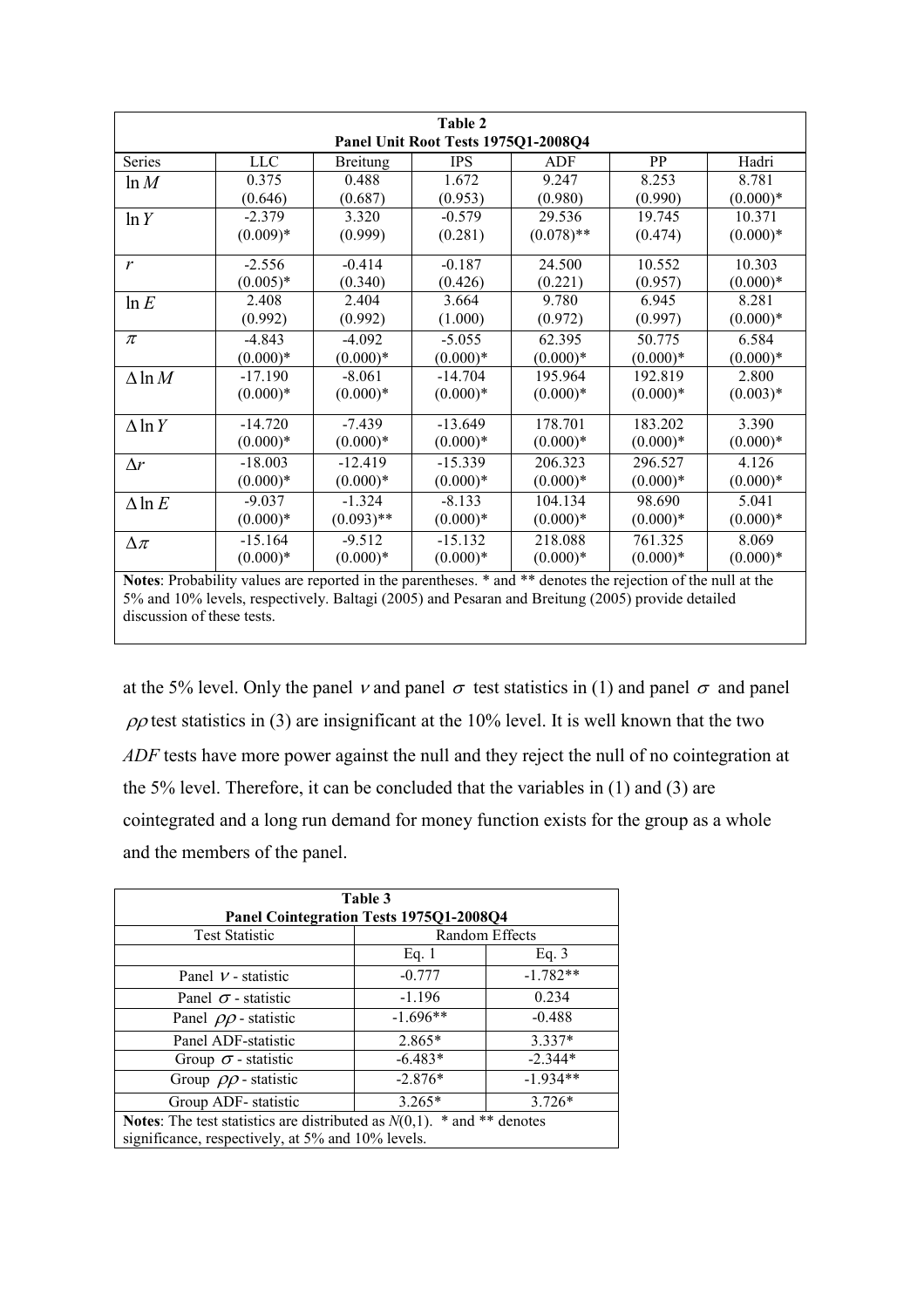Table 4 provides the estimated panel group cointegrating parameters for the random effects models with the Pedroni FMOLS method.<sup>9</sup> Estimates of income elasticity and semi-interest rate elasticity in equations (1) and (3) differ only marginally and both are significant at the 5% level. The income elasticities are 0.870 and 0.825, respectively, and the coefficient of the rate of interest has the expected negative sign but differ because additional variables are used, besides the rate of interest, in equation (3) to proxy the cost of holding money. In equation (3) the coefficient of exchange rate is significant at the 5% level but the rate of inflation is insignificant. On the basis of the above estimates we may conclude that for the whole sample period estimates of income elasticity are slightly lower than unity and money demand is responsive to changes in the cost of holding money.

| Table 4                                                          |                                                                     |                      |  |  |  |  |  |
|------------------------------------------------------------------|---------------------------------------------------------------------|----------------------|--|--|--|--|--|
| <b>Estimates of the Cointegration Coefficients 1975Q1-2008Q4</b> |                                                                     |                      |  |  |  |  |  |
|                                                                  | Eq 1.                                                               | Eq.3.                |  |  |  |  |  |
|                                                                  |                                                                     | Random Effects Model |  |  |  |  |  |
| ln Y                                                             | 0.870                                                               | 0.825                |  |  |  |  |  |
|                                                                  | $(40.20)*$                                                          | $(30.39)*$           |  |  |  |  |  |
| r                                                                | $-0.054$                                                            | $-0.012$             |  |  |  |  |  |
|                                                                  | $(13.18)^*$                                                         | $(11.42)^*$          |  |  |  |  |  |
| $\ln E$                                                          |                                                                     | $-0.030$             |  |  |  |  |  |
|                                                                  |                                                                     | $(2.98)*$            |  |  |  |  |  |
| $\pi$                                                            |                                                                     | $-0.808$             |  |  |  |  |  |
|                                                                  |                                                                     | (0.43)               |  |  |  |  |  |
|                                                                  | Notes: t-ratios are in the parentheses and * indicates significance |                      |  |  |  |  |  |
| at the 5% level.                                                 |                                                                     |                      |  |  |  |  |  |

#### **4. Impact of Financial Reforms**

We shall examine the effects of the financial reforms on the demand for money in our sample of the 11 OECD countries. Financial reforms have been implemented in the OECD countries from late 1960s to early 1970s and it is difficult to argue that all these countries have undergone reforms process at the same time. Indeed it is difficult to select a common break date for all the countries in our panel. Therefore we utilise the recently

<sup>&</sup>lt;sup>9</sup> Estimates of the individual country cointegrating parameters are not reported to conserve space but are available from authors upon request.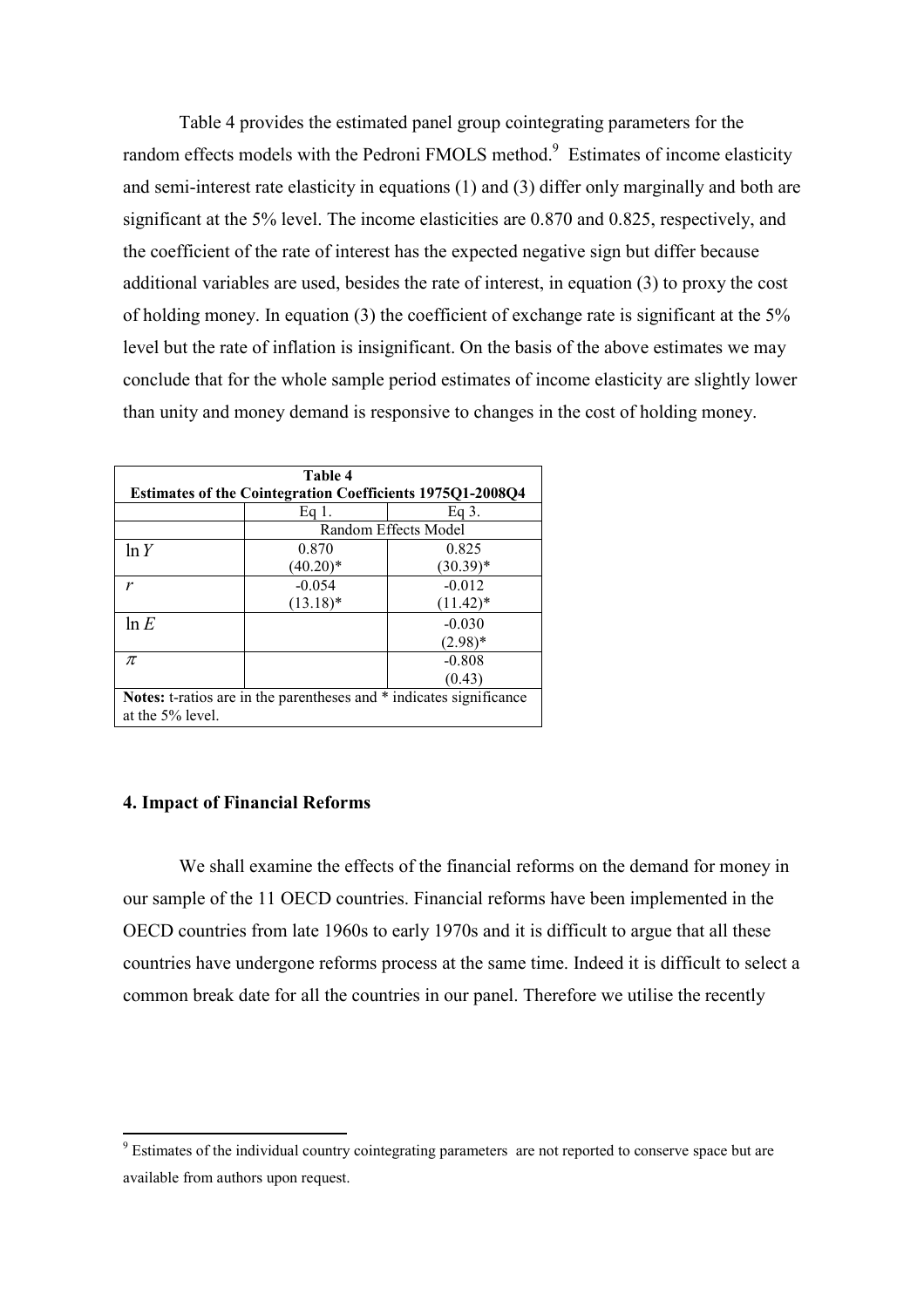developed Westerlund (2006) structural break tests to investigate the break dates in our sample. Table 5 reports the single endogenous break results in the intercepts and trends.<sup>10</sup> Explicitly it can be observed that these countries have undergone structural changes which we assume is due to financial reforms at different, but close time periods. USA is the dominant OECD country with a break date at 1986Q1. There are seven countries (Australia, Japan, Mexico, Norway, Spain, Sweden, and USA) with early break dates somewhat during 1980s and close to the break date for the USA. However, four countries

| Table 5<br><b>Westerlund Tests for Structural Breaks 197501-200804</b> |                                                                                                                                                                                                                                |      |      |                   |      |                |      |                |                |                |      |
|------------------------------------------------------------------------|--------------------------------------------------------------------------------------------------------------------------------------------------------------------------------------------------------------------------------|------|------|-------------------|------|----------------|------|----------------|----------------|----------------|------|
| Country                                                                | $\left(1\right)$                                                                                                                                                                                                               | (2)  | (3)  | $\left( 4\right)$ | (5)  | (6)            | (7   | (8)            | (9)            | (10)           | (11) |
| <b>Break</b>                                                           | 1987                                                                                                                                                                                                                           | 1994 | 1983 | 1994              | 1991 | 1983           | 1987 | 1984           | 1988           | 1996           | 1986 |
| Date                                                                   | Q <sub>3</sub>                                                                                                                                                                                                                 | Q2   | O2   | Q <sub>2</sub>    | O4   | O <sub>1</sub> | O1   | O <sub>3</sub> | O <sub>1</sub> | O <sub>3</sub> | O1   |
|                                                                        | Note: Single endogenous break dates are reported. Countries are numbered from $(1)$ to $(11)$ for example $(1)$<br>Australia, (2) Canada, (3) Japan, (4) Korea, (5) Italy, (6) Mexico, (7) Norway, (8) Spain, (9) Sweden, (10) |      |      |                   |      |                |      |                |                |                |      |

Switzerland and (12) USA.

l

(Canada, Korea, Italy and Switzerland) have delayed break dates during 1990s which may be due to a late start of financial reforms. Although it is difficult to develop sub-samples based on different break dates, we adopt the following pragmatic approach to analyse the impact of financial reforms. First, we use the USA break date of 1986Q1 because it is the dominant country in our sample. In this case, our sub-sample periods are 1975Q1-1985Q4 and  $1986Q1-2008Q4$ . Second, we group the countries into two types i.e., countries that had an early break date and those that had a late break date. It is worth noting that USA is one of the seven countries that have an early break date, and therefore it would be reasonable to construct the sub-samples for these countries as 1975Q1-1985Q4 and 1986Q1-2008Q4. Conversely, Canada and Korea are amongst the four countries that had a common late break date i.e., 1994Q2. To this end, we select the sub-samples as 1975Q1-1994Q1 and 1994Q2-2008Q4 for these four countries.

Before further discussion, it would be useful to take an overview of what is expected from these sub-sample estimates. If financial reforms have been effective, it is to

<sup>&</sup>lt;sup>10</sup> Although it is also possible to test for multiple breaks we decided to test for one dominant break because our data covers only a shorter period of about 30 years and after some immediate and initial effects of reforms might have taken place i.e., from 1975 due to gaps in data. Multiple breaks may also give conflicting break dates and increase the number of sub-samples. Therefore, testing for a single dominant break is a pragmatic option.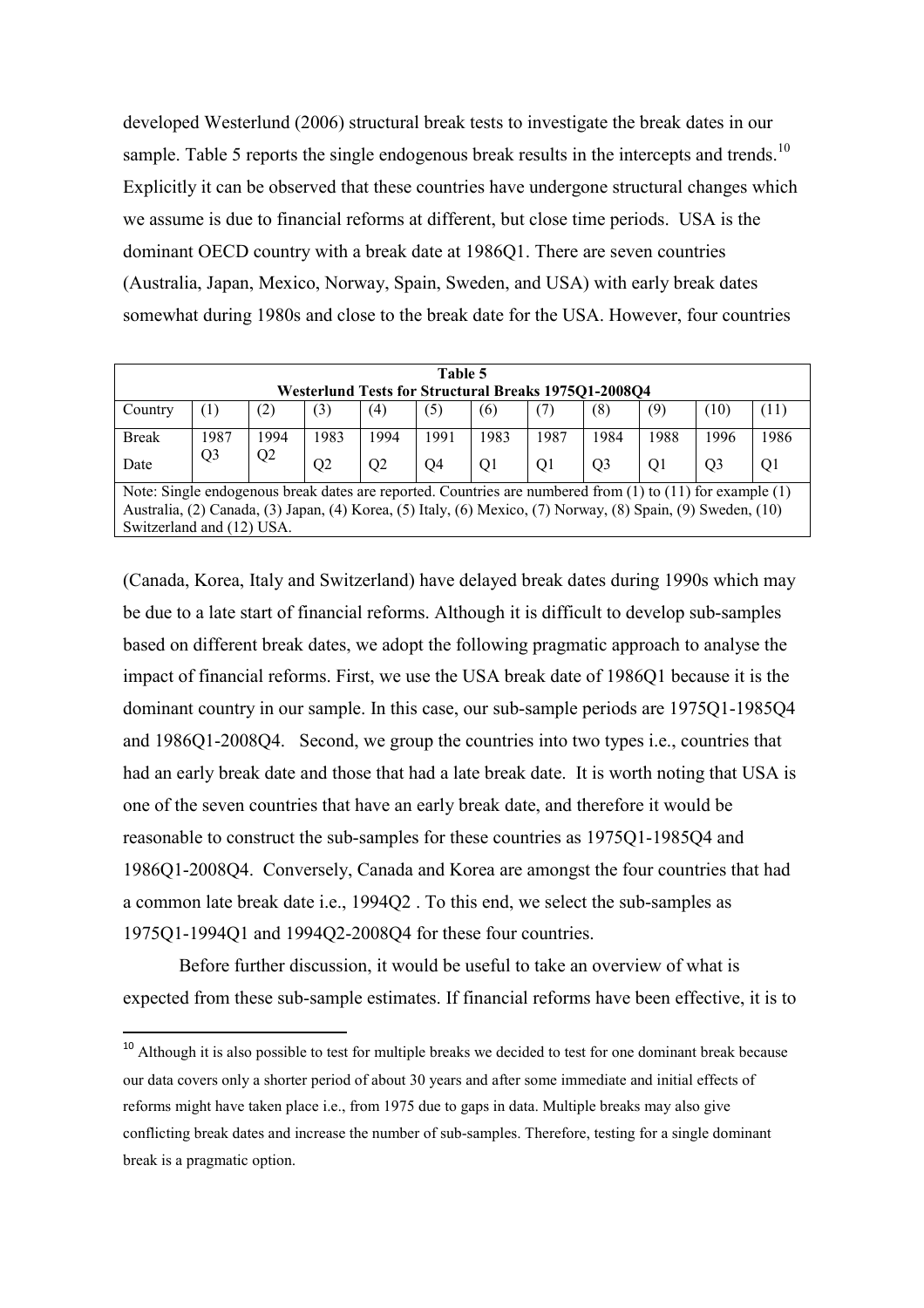be expected that there will be evidence for some economies of scale in the use of M1 and also the response to the rate of interest will improve because of more market based interest rate policies. Consequently, it is to be expected in the second set of sub-samples income elasticity will show a decline and the absolute value of the interest rate coefficient will increase. The instability in the demand for money may also be observed if reforms have generated considerable quantity of near monies. This should be reflected in the second set of sub-samples as lack of a well defined long run relationship between money and its determinants i.e., cointegration tests might show that there is no cointegration. The details for the cointegration tests for the sub-samples are reported in Table 6.

| Table 6                                                                                              |            |                         |            |                          |             |            |  |  |  |
|------------------------------------------------------------------------------------------------------|------------|-------------------------|------------|--------------------------|-------------|------------|--|--|--|
| <b>Panel Cointegration Tests for the Sub-samples</b>                                                 |            |                         |            |                          |             |            |  |  |  |
| <b>Test Statistic</b>                                                                                |            | Pre-Reforms Sub-Samples |            | Post-Reforms Sub-Samples |             |            |  |  |  |
|                                                                                                      | All        | Early Break             | Late Break | All                      | Early Break | Late Break |  |  |  |
|                                                                                                      | Countries  | Countries               | Countries  | Countries                | Countries   | Countries  |  |  |  |
|                                                                                                      | 1975Q1-    | 1975Q1-                 | 1975Q1-    | 1986Q1-                  | 1986Q1-     | 1994Q2-    |  |  |  |
|                                                                                                      | 1985Q4     | 1985Q4                  | 1994Q1     | 2008Q4                   | 2008Q4      | 2008Q4     |  |  |  |
| Panel v- statistic                                                                                   |            |                         |            |                          |             |            |  |  |  |
| Eq 1.                                                                                                | $1.677**$  | 2.079*                  | 1.899**    | $-2.459*$                | $2.313*$    | $-5.138*$  |  |  |  |
| Eq $3$ .                                                                                             | $-1.767**$ | $-3.012*$               | 1.039      | $-1.229$                 | $2.060*$    | $-0.622$   |  |  |  |
| Panel $\sigma$ -statistic                                                                            |            |                         |            |                          |             |            |  |  |  |
| Eq 1.                                                                                                | $-2.916*$  | $2.103*$                | $-1.406$   | $-1.685**$               | $-4.712*$   | $-3.924*$  |  |  |  |
| Eq $3$ .                                                                                             | 2.088*     | $3.416*$                | $-3.033*$  | $-2.394*$                | $-0.263$    | $-0.983$   |  |  |  |
| Panel $\rho \rho$ - statistic                                                                        |            |                         |            |                          |             |            |  |  |  |
| Eq $1$ .                                                                                             | $-4.005*$  | $-3.778*$               | $-6.190*$  | $-1.117$                 | $-1.034$    | $-1.115$   |  |  |  |
| Eq $3$ .                                                                                             | $-0.552$   | $2.076*$                | $-3.694*$  | $-1.702**$               | $-3.699*$   | $-4.117*$  |  |  |  |
| Panel ADF-statistic                                                                                  |            |                         |            |                          |             |            |  |  |  |
| Eq 1.                                                                                                | $3.550*$   | $4.081*$                | $-4.427*$  | $2.113*$                 | 3.817*      | $2.034*$   |  |  |  |
| Eq 3.                                                                                                | 2.189*     | 2.237*                  | $-2.413*$  | $2.675*$                 | $3.762*$    | $2.006*$   |  |  |  |
| Group $\sigma$ -statistic                                                                            |            |                         |            |                          |             |            |  |  |  |
| Eq 1.                                                                                                | $-2.423*$  | $-2.059*$               | $-0.531$   | $-3.280*$                | $-3.266*$   | $-5.307*$  |  |  |  |
| Eq 3.                                                                                                | 2.382*     | 2.474*                  | $-1.987*$  | $-3.352*$                | 2.748*      | $-1.856**$ |  |  |  |
| Group $\rho \rho$ - statistic                                                                        |            |                         |            |                          |             |            |  |  |  |
| Eq 1.                                                                                                | $-3.046*$  | $-1.305$                | $-5.981*$  | $-2.395*$                | $-2.607*$   | $-0.755$   |  |  |  |
| Eq $3$ .                                                                                             | $-1.313$   | $-0.855$                | $-2.854*$  | $-2.221*$                | $-0.286$    | $-1.542$   |  |  |  |
| Group ADF-statistic                                                                                  |            |                         |            |                          |             |            |  |  |  |
| Eq 1.                                                                                                | $2.117*$   | $3.775*$                | $-5.189*$  | $2.283*$                 | 2.878*      | 2.086*     |  |  |  |
| Eq $3$ .                                                                                             | 1.988*     | $3.009*$                | $-4.180*$  | 3.294*                   | $-2.200*$   | $3.861*$   |  |  |  |
| Notes: Australia, Japan, Mexico, Norway, Spain, Sweden, and USA are the countries that have an early |            |                         |            |                          |             |            |  |  |  |

break. Countries that have a late break are Canada, Korea, Italy and Switzerland. The test statistics are distributed as  $N(0,1)$ . The critical values at 5% and 10% levels are 1.96 and 1.64, respectively.  $*$  and  $**$ denotes significance, respectively, at 5% and 10% levels.

In the three sets of sub-samples, the null of no cointegration is rejected by the majority of the cointegration tests at the 5% level. The only exception is equation (3) in the sub-sample 1994Q2-2008Q4 where panel v, panel  $\sigma$ , group  $\sigma$  and group  $\rho \rho$ - statistics are insignificant at the 5% level, however, group  $\sigma$  statistic is significant at the 10% level.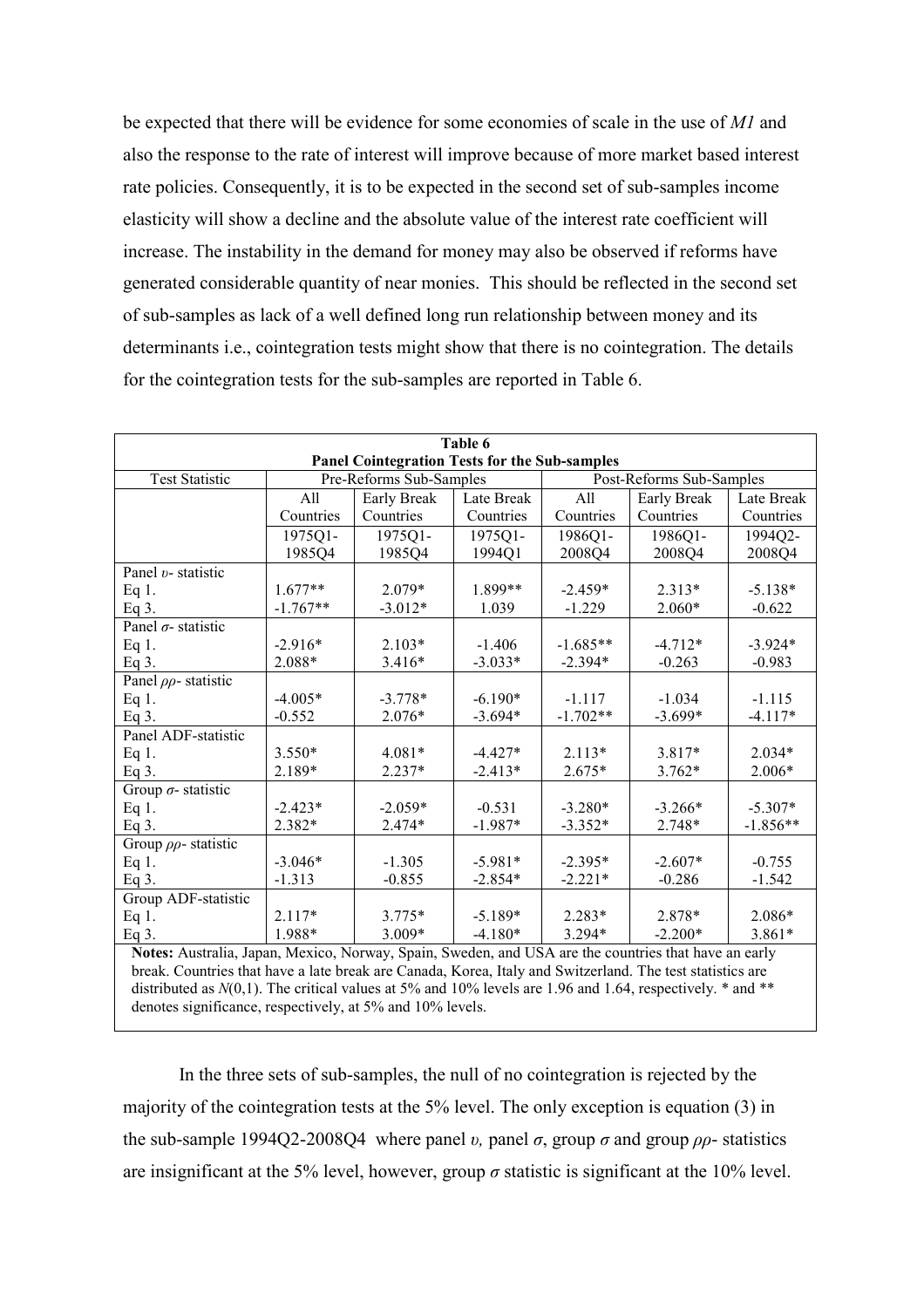The more powerful ADF test statistics are significant at the 5 % level in all cases. Therefore this provides strong evidence that there is cointegration in the three sets of subsample periods.

The cointegrating coefficients for three sets of sub-samples, with alternative break dates, are in Table 7. All the estimated coefficients have the expected signs and are significant at the 5% level, except for estimates of the coefficient of inflation rate in  $(3)$ . The estimates of  $(3)$  does show that in the post-reforms periods the income elasticity has declined and the rate of interest coefficient has increased in absolute value. Estimates of equation  $(1)$  in first set of sub-sample (all countries) show that in post-reforms period the income elasticity has decreased from 0.92 to 0.66 and the coefficient of rate of interest (absolute value) has increased from  $0.007$  to  $0.075$ . Fairly similar change in elasticities is observed in the set of sub-samples for countries with the early and late breaks. For countries with early break income elasticity has declined from 0.81 to 0.70 and for the late break countries from 0.71 to 0.62. The absolute value of the coefficient of the rate of interest has increased from  $0.004$  to  $0.098$  and from  $0.010$  to  $0.051$  for the early and late break countries respectively. These results imply that in the post-reforms period scale economies have improved although this is more in the 7 countries with an early break. Estimates of equation (3) also support these conclusions although the magnitude of these effects is smaller. On this basis, we can conclude that reforms did improve the expected scale and rate of interest effects. There is also no evidence that a well-defined long run demand for money function does not exist.

| Table 7                                                                                                   |            |             |             |             |             |             |             |  |  |  |
|-----------------------------------------------------------------------------------------------------------|------------|-------------|-------------|-------------|-------------|-------------|-------------|--|--|--|
| Pedroni Estimates of the Sub-period Cointegration Coefficients                                            |            |             |             |             |             |             |             |  |  |  |
| Dependent Variable: log(M)                                                                                |            |             |             |             |             |             |             |  |  |  |
|                                                                                                           | Sub-sample |             | $\ln Y$     | r           |             | lnE         | $\pi$       |  |  |  |
|                                                                                                           | periods    | Eq 1.       | Eq.3.       | Eq 1.       | Eq $3$ .    | Eq $3$ .    | Eq.3.       |  |  |  |
|                                                                                                           | 1975Q1-    | 0.916       | 1.011       | $-0.007$    | $-0.008$    | $-0.166$    | $-0.134$    |  |  |  |
| All Countries                                                                                             | 1985Q4     | $(21.00)*$  | $(14.98)*$  | $(14.33)*$  | $(13.33)*$  | $(2.26)^*$  | (1.27)      |  |  |  |
|                                                                                                           | 1986O1-    | 0.656       | 0.785       | $-0.075$    | $-0.052$    | $-0.155$    | $-0.490$    |  |  |  |
|                                                                                                           | 2008Q4     | $(23.20)*$  | $(19.72)^*$ | $(11.75)^*$ | $(10.04)^*$ | (1.48)      | (0.47)      |  |  |  |
|                                                                                                           | 1975Q1-    | 0.805       | 0.766       | $-0.004$    | $-0.007$    | $-0.304$    | $-0.141$    |  |  |  |
| Early Break                                                                                               | 1985Q4     | $(14.28)^*$ | $(12.44)^*$ | $(12.19)^*$ | $(10.96)^*$ | $(3.80)*$   | (0.24)      |  |  |  |
| Countries                                                                                                 | 1986Q1-    | 0.700       | 0.611       | $-0.098$    | $-0.059$    | $-0.085$    | $-0.965$    |  |  |  |
|                                                                                                           | 2008Q4     | $(13.81)^*$ | $(10.61)^*$ | $(9.59)*$   | $(6.52)^*$  | $(1.68)$ ** | $(1.77)$ ** |  |  |  |
|                                                                                                           | 1975Q1-    | 0.705       | 0.799       | $-0.010$    | $-0.009$    | $-0.062$    | $-0.341$    |  |  |  |
| Late Break                                                                                                | 1994Q1     | $(33.72)^*$ | $(24.73)*$  | $(7.41)^*$  | $(6.85)^*$  | $(1.65)$ ** | (0.82)      |  |  |  |
| Countries                                                                                                 | 1994Q2-    | 0.616       | 0.715       | $-0.051$    | $-0.041$    | $-0.013$    | $-0.276$    |  |  |  |
|                                                                                                           | 2008Q4     | $(15.81)^*$ | $(12.04)^*$ | $(6.79)*$   | $(7.94)$ *  | $(3.10)*$   | (1.54)      |  |  |  |
| Notes: Australia, Japan, Mexico, Norway, Spain, Sweden, and USA are the countries that have an early      |            |             |             |             |             |             |             |  |  |  |
| break. Countries that have a late break are Canada, Korea, Italy and Switzerland. The t-ratios are in the |            |             |             |             |             |             |             |  |  |  |
| parentheses and * and ** indicates significance at the 5% and 10% levels, respectively.                   |            |             |             |             |             |             |             |  |  |  |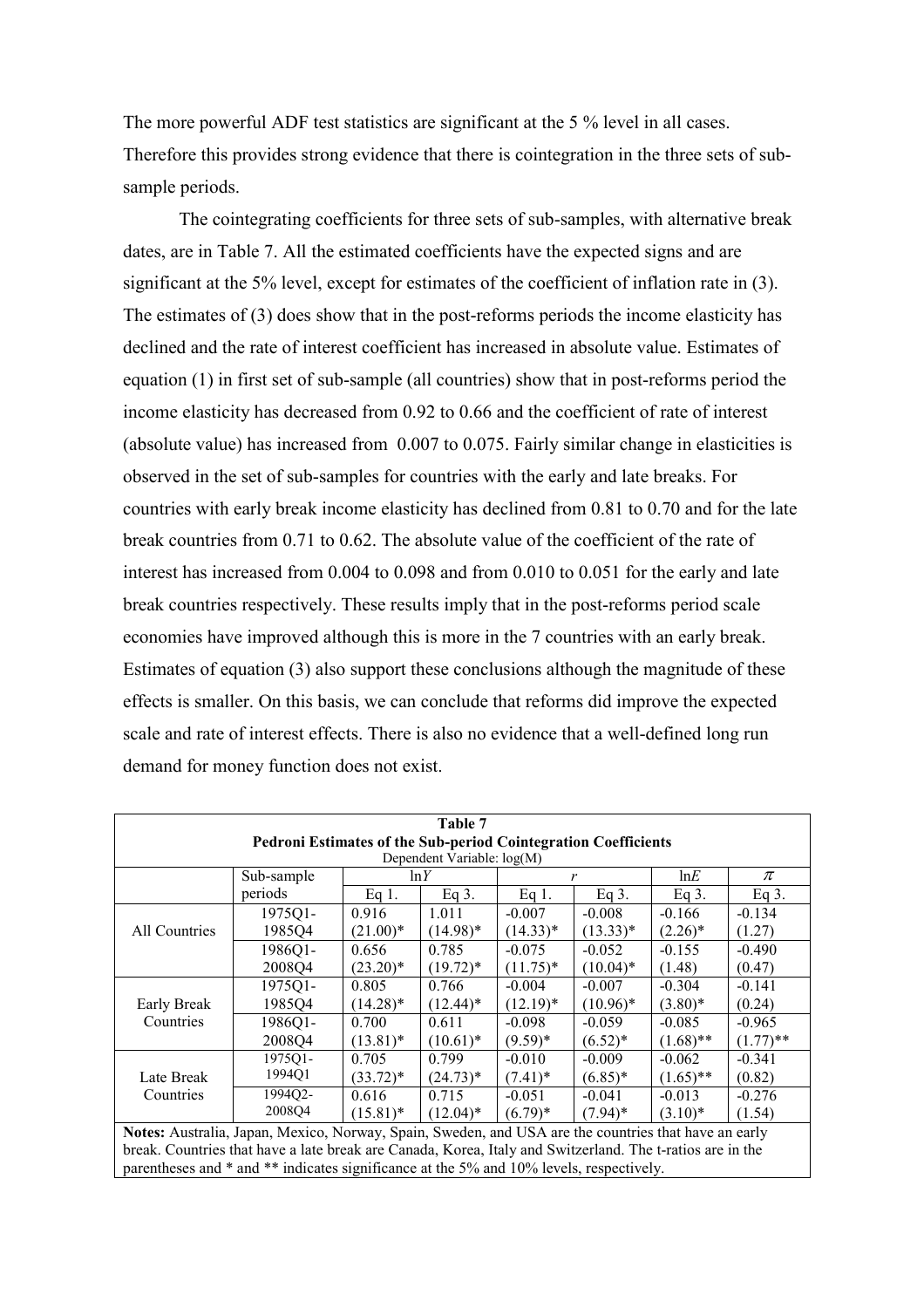#### **5. Conclusion**

This paper has used time series panel data technique of Pedroni (panel FMOLS) to estimate the long run demand for money (M1) for a panel of 11 OECD countries. Estimates for the entire sample period of 1975Q1 to 2008Q4 showed that income elasticity of demand for money is lower than unity and demand for money responds negatively to variations in the rate of interest. We tested if the financial reforms in these countries had any significant effects. Our sub-sample estimates show that reforms have reduced the income elasticities and the rate of interest semi-elasticity has increased. In the context of money demand, this highlights improved economies of scale, payments technology and the use of money substitutes.

An implication of our results is that financial reforms may have contributed to some instability in the demand for money. But when structural changes are allowed the pre and post reforms sub-sample estimates imply that there is a stable and well defined demand function for money in both sub-samples. The changes in the estimated effects on the parameters seem to be marginally higher in the countries that have implemented the reforms early. Another implication of our findings is that the central banks in these countries should reconsider their choice of using the interest rate as their monetary policy instrument because according to Poole money supply should be used as the monetary policy instrument when the demand for money is stable. Recent shift towards quantitative targets by the central banks in Europe may be based on the realisation that the demand for money may have been stable now because many major effects of reforms may have already taken place.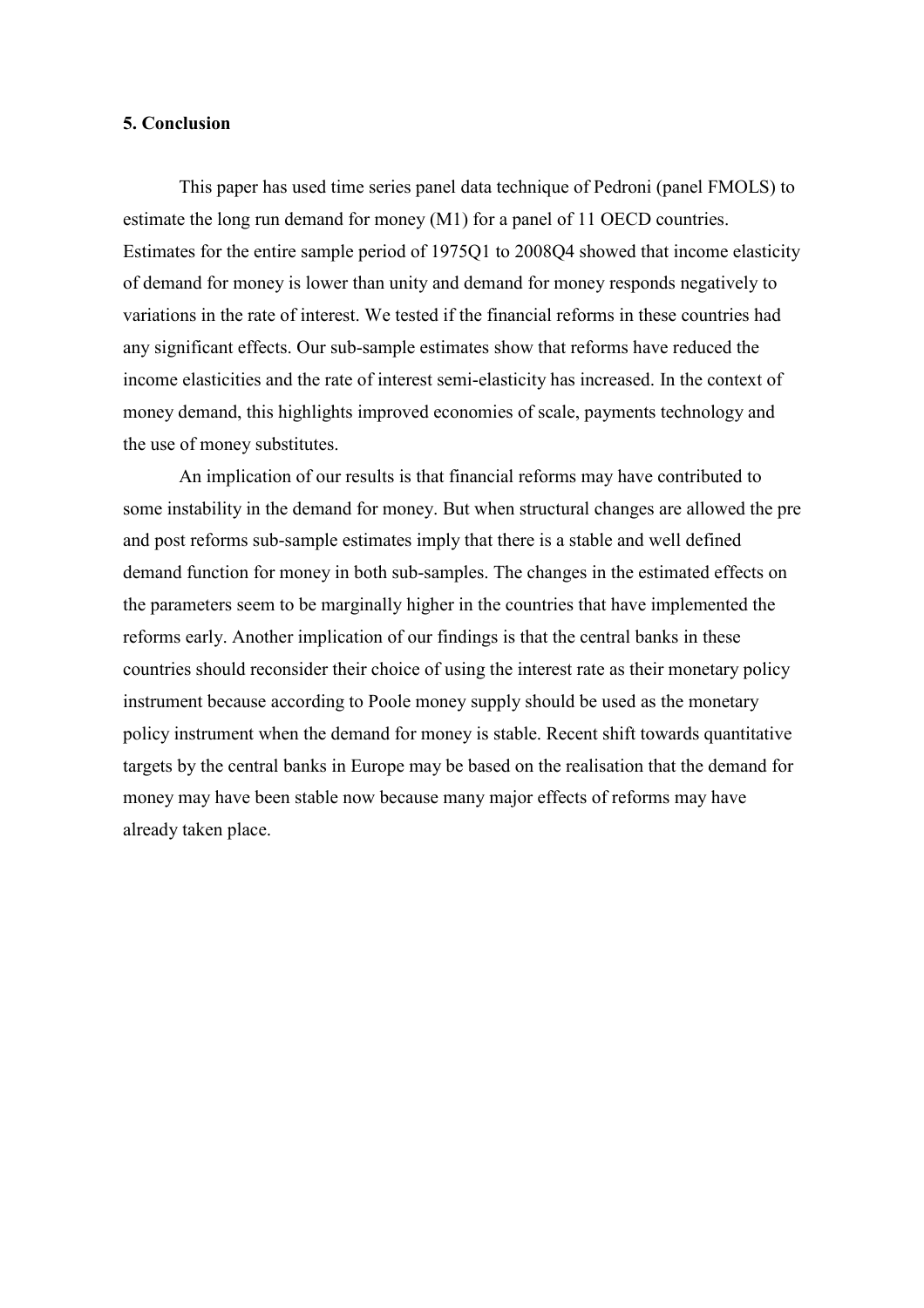## Data Appendix

- $Y = Real GDP$  at factor cost. Data are from IFS-2009.
- $R$  = The average of 1-3 years savings deposit rate. Data are from IFS-2009.
- $M$  = Real narrow money supply. Data are from IFS-2009.
- $E$  = Real effective exchange rate. Data are from IFS-2009.
- $\pi$  = Rate of inflation calculated with GDP deflator. Data are from IFS-2009.

Note:

All real variables are their nominal values deflated with the GDP deflator.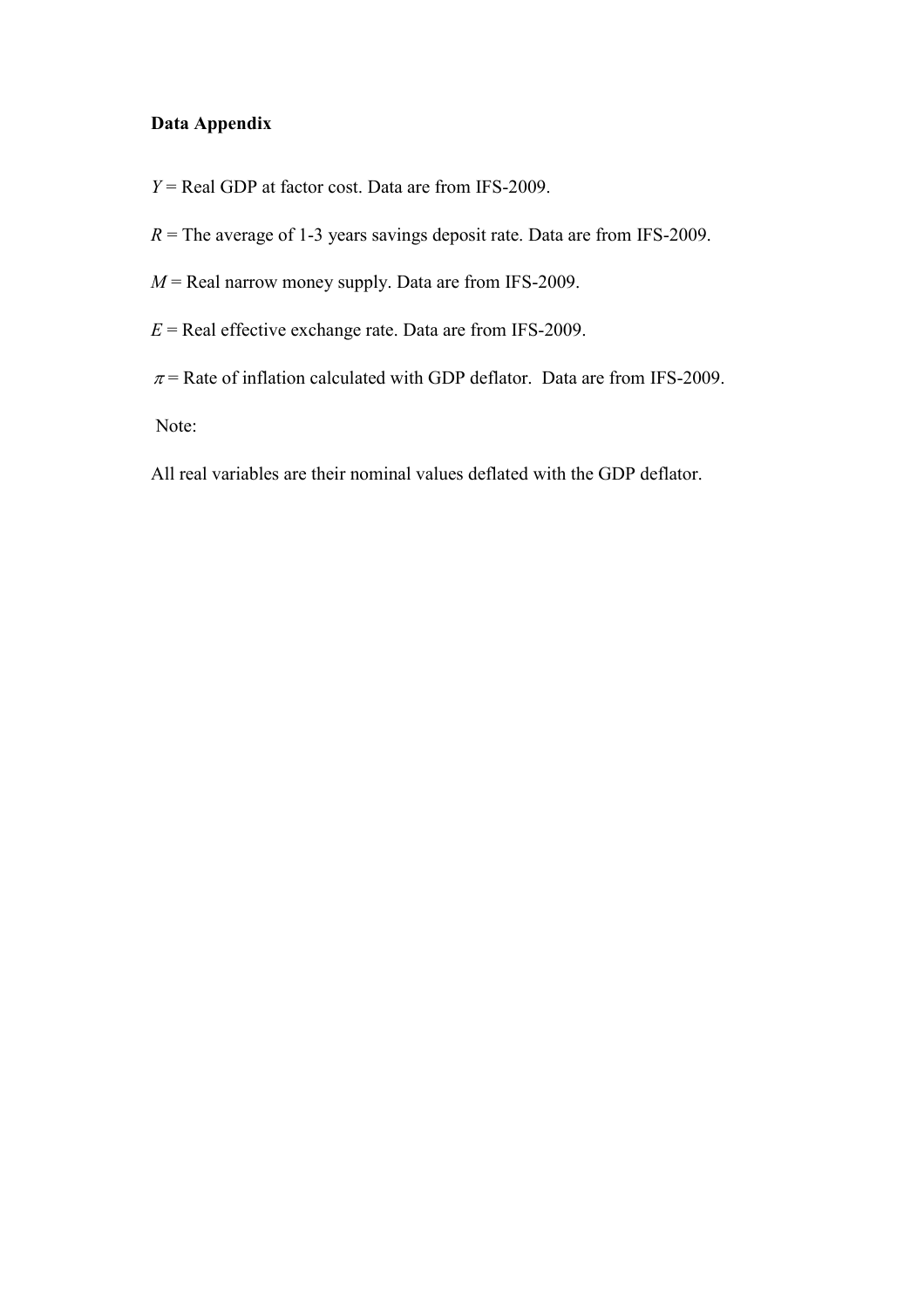#### **REFERENCES**

Bahmani-Oskooee, M. and Gelan, A. (2009) 'How stable is the demand for money in African countries,' Journal of Economic Studies, 36, 216-235.

Bahmani-Oskooee, M. and Rehman, H.(2005) 'Stability of the money demand function in Asian developing countries,' Applied Economics, 37, 773-792.

Baltagi, B. H. (2005) *Econometric Analysis of Panel Data*, Chester, UK: John Wiley, 3<sup>rd</sup> edition.

Ball, L. (2001) 'Another look at long-run money demand,' Journal of Monetary *Economics*, 47, 31-44.

Breitung, J. (2000) 'The local power of some unit root tests for panel data, in Baltagi, B. (ed.), Advances in Econometrics, 15. Nonstationary panels, panel cointegration, and dynamic panels,' JAI Press, Amsterdam, pp. 161-178.

---------------------- (2006) 'A parametric approach to the estimation of cointegration vectors in panel data,' *Econometric Reviews*, 24, 151–173.

Breuer, J.B. and Lippert, A.F. (1996) 'Breaks in money demand, ' Southern Economic *Journal*, 63, 496-506.

Cagan, P. (1956) 'The monetary dynamics of hyperinflation.' In: Friedman M (Ed), Studies in the quantity theory of money, University of Chicago Press: Chicago.

Caporale, G.M. and Gil-Alana, L.A. (2005) 'Fractional cointegration and aggregate money demand functions,' The Manchester School, 73, 737-753.

Carrera, C. (2008) 'Long-run money demand in Latin-American countries: nonestationary panel data approach,' available at http://www.williams.edu/cde/.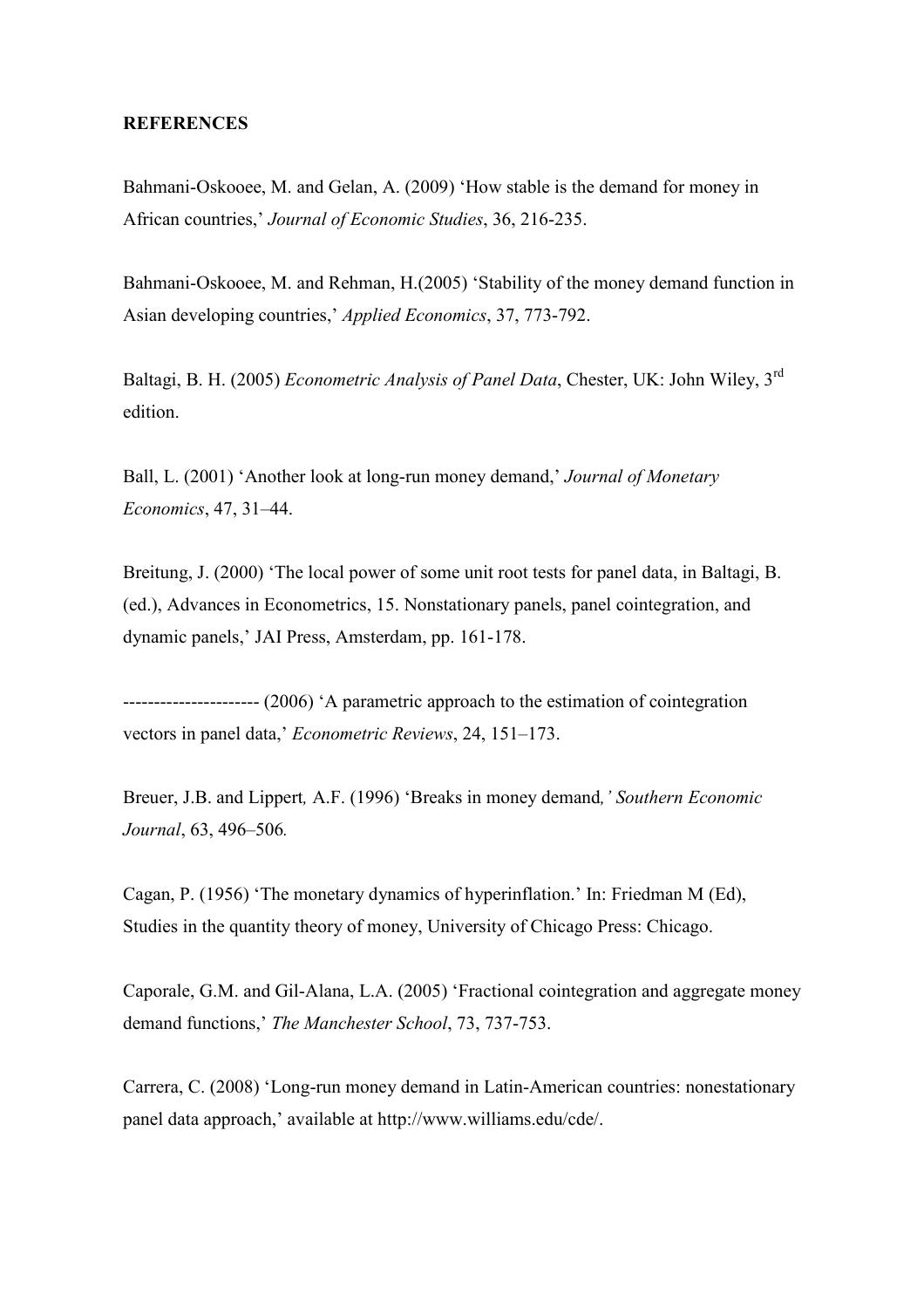Dreger, C., Reimers, H-E. and Roffia, B. (2007) 'Long-run money demand in the new EU member states with exchange rate effects,' Eastern European Economics, 45, 75-94.

Duca, J.V. and VanHoose, D.D. (2004) 'Recent developments in understanding the demand for money,' Journal of Economics and Business, 56, 247-272.

Elbadawi, I.A. and Schmidt-Hebbel, K. (2007) 'The demand for money around the end of civil wars,' available at http://siteresources.worldbank.org.

Fidrmuc, J. (2009) 'Money demand and disinflation in selected CEECs during the accession to the EU,' *Applied Economics*, 41, 1259-1267.

Friedman, M. and Kuttner, K.N. (1992) 'Money, income, prices, and interest rates, 'American Economic Review, 82, 472-92.

Gacia-Hiernaux, A. and Cerno, L. (2006) 'Empirical evidence for a money demand function" a panel data analysis of 27 countries in 1988-98,' *Applied Econometrics and International Development*, 6, 1-15.

Hadri, K. (2000) 'Testing for stationarity in heterogeneous panel data,' *Econometric Journal*, 3, 148-161.

Hamori, S. (2008) 'Empirical analysis of the money demand function in Sub-Saharan Africa,' *Economics Bulletin*, 15, 1-15.

Hamori, N. and Hamori, S. (2008) 'Demand for money in the Euro Area,' *Economic Systems*, 32, 274-284.

Harb, N. (2004) 'Money demand function: a heterogeneous panel application,' *Applied Economics Letters*, 11, 551-555.

Haug, A.A. (1999) 'Money demand functions: data span and tests,' available at http://www.econ.canterbury.ac.nz/research/working\_papers.shtml.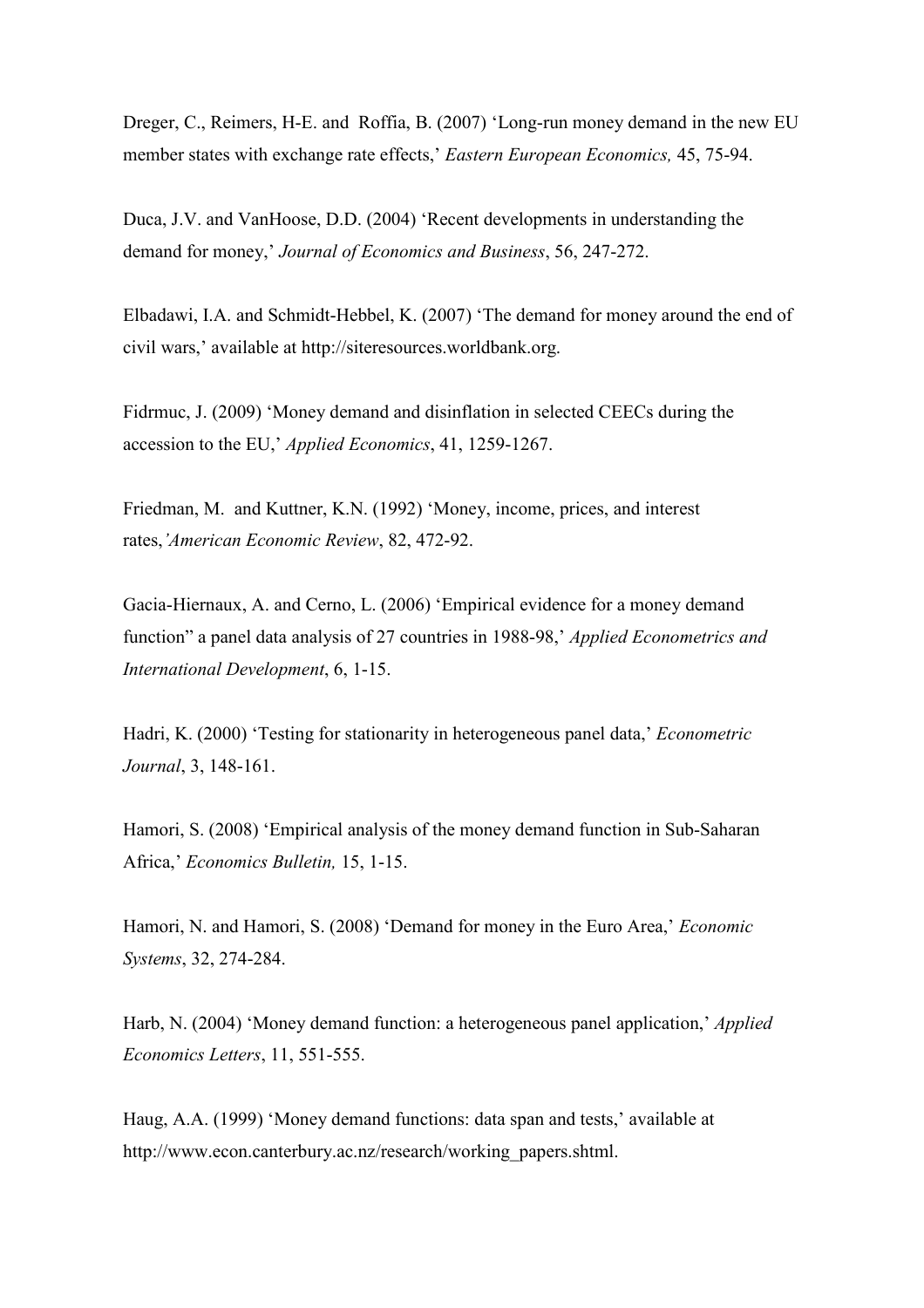Im, K.S., Pesaran, M.H and Shin, Y. (2003) 'Testing for unit roots in heterogeneous panels,' Journal of Econometrics, 115, 53-74.

Kao, C. (1999) 'Spurious regression and residual-based tests for cointegration in panel data,' Journal of Econometrics, 90, 1-44.

Lee, C-C. and Chang, C.P. (2006) 'Multivariate panel cointegration models and money demand function,' available at www.finance.nsysu.edu.tw.

Levin, A., Lin, C.F. and Chu, C. (2002) 'Unit root tests in panel data: asymptotic and finite sample properties,' Journal of Econometrics, 108, 1-24.

Maki, D. and Kitasaka, S. (2006) 'The equilibrium relationship among money, income, prices, and interest rates: evidence from a threshold cointegration test,' [Applied](http://econpapers.repec.org/article/tafapplec/) *[Economics](http://econpapers.repec.org/article/tafapplec/)*, 38, 1585-1592.

Mancini-Griffoli, T. and Pauwels, L.L. (2006) 'Is there a Euro effect on trade? Anapplication of end-of-sample structural break tests for panel data,' HEI Working Paper No 04, Economics Section, The Graduate Institute of International Studies.

Mark, N.C. and Sul, D. (2003) 'Cointegration vector estimation by panel DOLS and longrun money demand,' *Oxford Bulletin of Economics and Statistics*, 65, 665-680.

McPhail, K. (1991) 'The long-run demand for money, Canada savings bonds and treasury bills in Canada,' available at http://www.esri.go.jp/en/archive/dis/discussion-e.html.

Nagayasu, J. (2003) 'A re-examination of the Japanese money demand function and structural shifts,' Journal of Policy Modeling, 25, 359-375.

Nielsen, H. (2004) 'UK money demand 1873-2001: a cointegrated VAR analysis with additive data corrections,' *[Cliometrica](http://www.springerlink.com/content/120412/?p=741a0cae98ab4f4484d13160719996e1&pi=0)*, 1, 45-61.

Orden, D. and Fisher, L.A. (1993) 'Financial deregulation and the dynamics of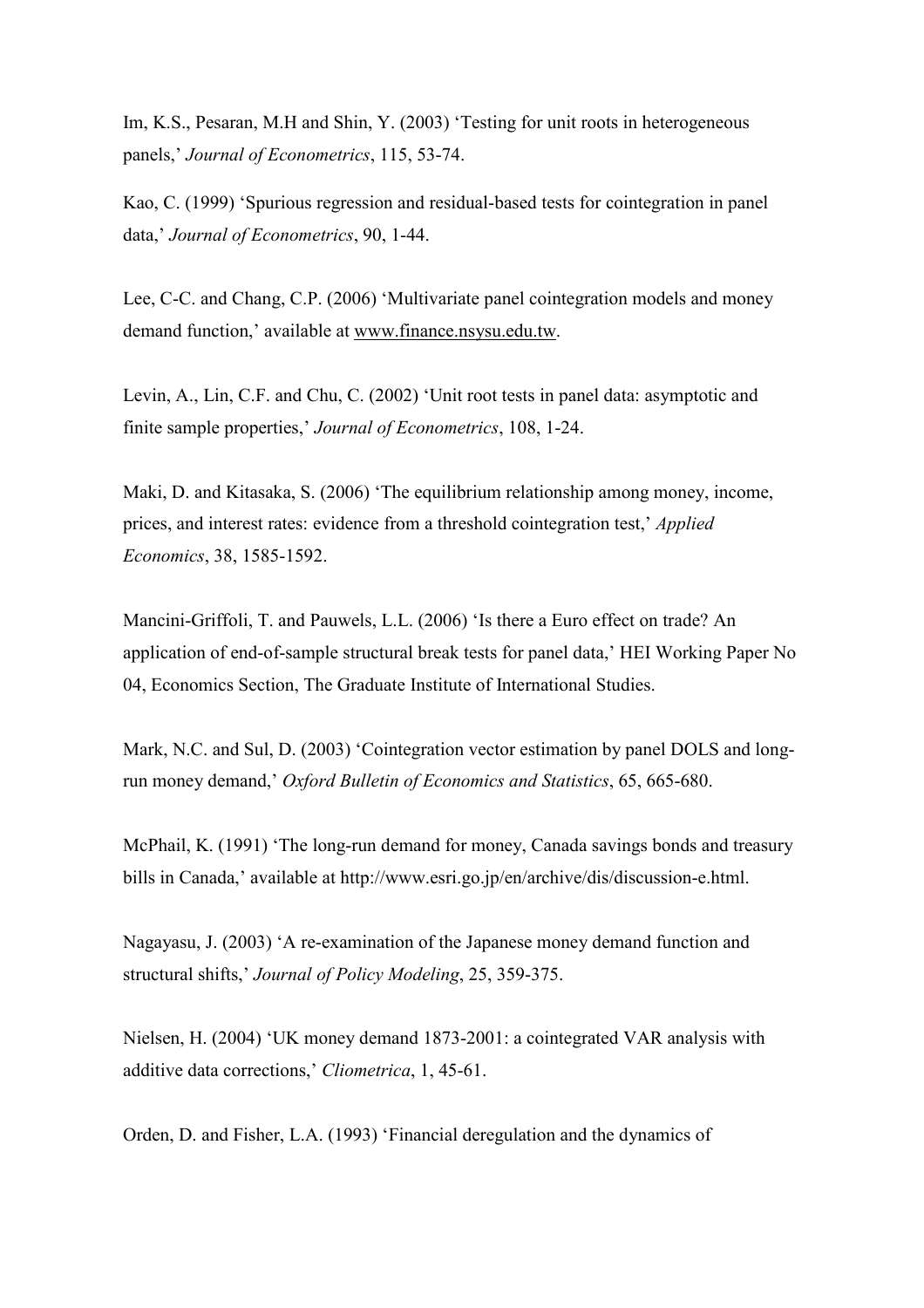money, prices, and output in New Zealand and Australia,' Journal of Money, Credit, and *Banking, 25, 273-92.* 

Oxley, L.T. (1983) 'Functional and structural breaks in the UK demand for money function: 1963–1979,' Journal of Economic Studies, 10, 22-41.

Papadopoulos, A.P. and Zis, G. (1997) 'The demand for money in Greece: further empirical results and policy implications,' The Manchester School, 65, 71-89.

Pedroni, P. (2000) 'Fully modified OLS for the heterogeneous cointegrated panels, in Baltagi, B. (ed.) Advances in econometrics, 15, Nonstationary panels, panel cointegration and dynamic panels, JAI Press, Amsterdam, pp. 93-130.

--------------------- (2004) 'Panel cointegration: asymptotic and finite sample properties of pooled time series tests with an application to the PPP hypothesis,' *Econometric Theory*,  $3,579-625.$ 

Pesaran, M. H. and Breitung, J. (2005) 'Unit roots and cointegration in panels,' Discussion Paper Series 1: Economic Studies No 42/2005, Deutsche Bundesbank, Frankfurt, Germany.

Poole, W. (1970) 'The optimal choice of monetary policy instruments in a simple macro model,' Quarterly Journal of Economics, 84, 197-216.

Rao, B.B. and Kumar, S. (2009a) 'Is the US demand for money unstable?' available at http://mpra.ub.uni-muenchen.de/15715/.

111111111111111111111111111111111\*886)"S,,, the effects of financial reforms in the Asian countries,' *Economic Modelling*, 26, 1012-1017.

Rao, B.B., Tamazian, A. and Singh, P. (2009) 'Demand for money in the Asian countries: a systems GMM panel data approach and structural breaks,' available at http://ideas.repec.org/p/pra/mprapa/15030.html.